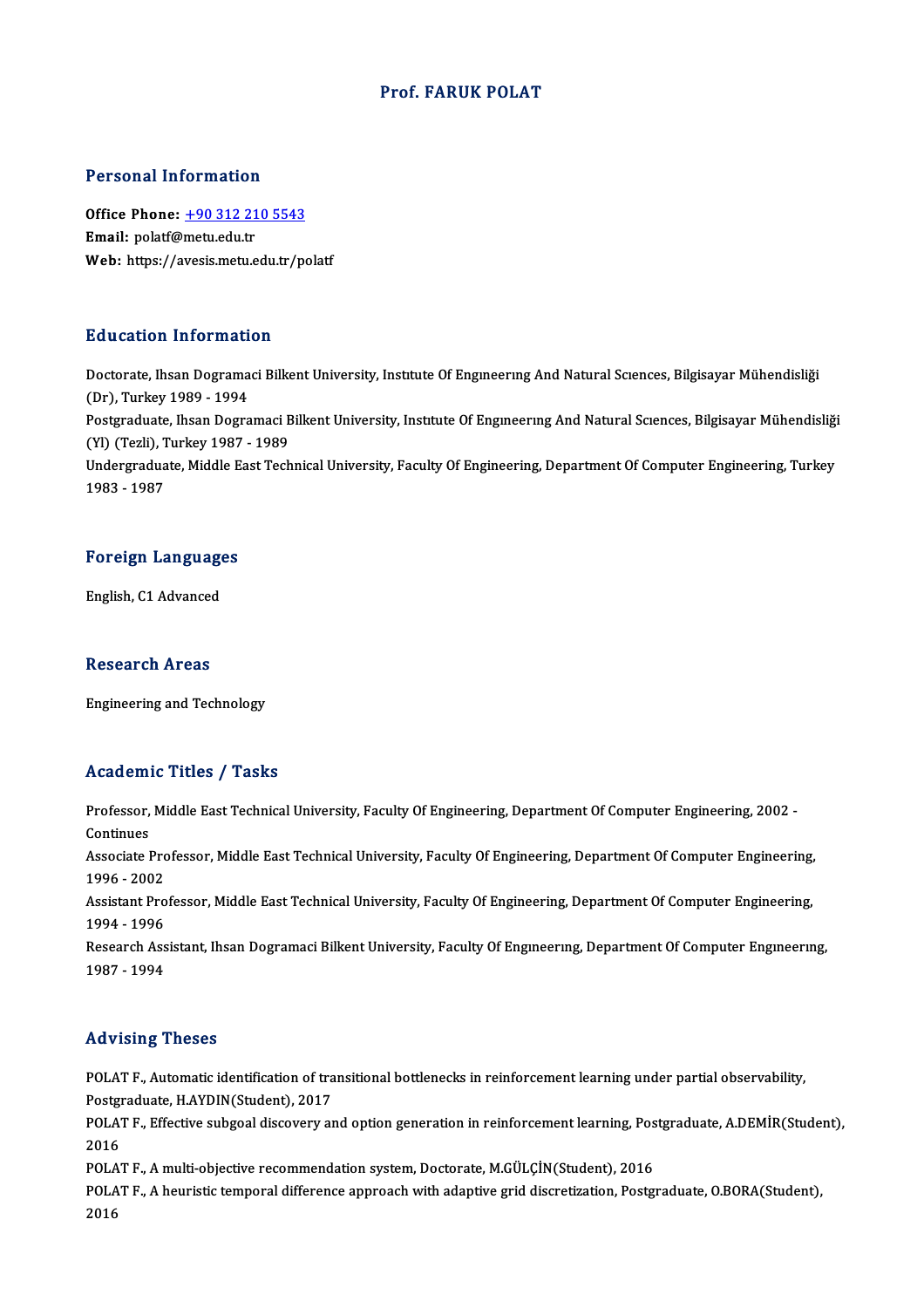POLAT F., Task assignment and scheduling in UAV mission planning with multiple constraints, Postgraduate,<br>E SEMIZ(Student), 2015 POLAT F., Task assignme<br>F.SEMİZ(Student), 2015<br>POLAT E. Fastared reinf POLAT F., Task assignment and scheduling in UAV mission planning with multiple constraints, Postgraduate,<br>F.SEMİZ(Student), 2015<br>POLAT F., Factored reinforcement learning using extended sequence trees, Postgraduate, C.ŞAHİ

F.SEMİZ(Student), 2015<br>POLAT F., Factored reinforcement learning using extended sequence trees, Postgraduate, C.ŞAHİN(Student), 2015<br>POLAT F., Community detection in social networks, Postgraduate, K.ÖZTÜRK(Student), 2014

POLAT F., Context-aware Markov decision processes, Postgraduate, Ö.EKMEKCİ(Student), 2014

POLAT F., Mission planning for unmanned aerial vehicle (UAV) teams, Postgraduate, S.YILGIN(Student), 2014

POLAT F., Context-aware Markov decision processes, Postgraduate, Ö.EKMEKCİ(Student), 2014<br>POLAT F., Mission planning for unmanned aerial vehicle (UAV) teams, Postgraduate, S.YILGIN(Student), 2014<br>POLAT F., Abstraction in r POLAT<br>POLAT<br>2014<br>POLAT POLAT F., Abstraction in reinforcement learning in partially observable environments, Doctorate, E.ÇİLDEN(Sti<br>2014<br>POLAT F., Batch mode reinforcement learning for controlling gene regulatory networks and multi-model gene<br>a

2014<br>POLAT F., Batch mode reinforcement learning for controlling gene regulatory n<br>expression data enrichment framework, Postgraduate, U.ŞİRİN(Student), 2013<br>POLAT E. Efficient partially observable markov decision prosess POLAT F., Batch mode reinforcement learning for controlling gene regulatory networks and multi-model gene<br>expression data enrichment framework, Postgraduate, U.ŞİRİN(Student), 2013<br>POLAT F., Efficient partially observable

expression data enrichment framework, Postgrad<br>POLAT F., Efficient partially observable markov de<br>problem, Doctorate, U.ERDOĞDU(Student), 2012<br>POLAT E. Multi objective path planning for virtue POLAT F., Efficient partially observable markov decision process based formulation of gene regulatory n<br>problem, Doctorate, U.ERDOĞDU(Student), 2012<br>POLAT F., Multi-objective path planning for virtual environments, Postgra

problem, Doctorate, U.ERDOĞDU(Student), 2012<br>POLAT F., Multi-objective path planning for virtual environments, Postgraduate, T.ORAL(Student), 2012<br>POLAT F., Multiresolution formation preserving path planning in 3-D virtual POLAT F., Multi-objective p.<br>POLAT F., Multiresolution f<br>C.HOŞGÖR(Student), 2011<br>POLAT E. Optimization else POLAT F., Multiresolution formation preserving path planning in 3-D virtual environments, Postgraduate,<br>C.HOŞGÖR(Student), 2011<br>POLAT F., Optimization algorithms for resource allocation problem of air tasking order prepara

C.HOŞGÖR(Student), 2011<br>POLAT F., Optimization algorithms for resource allocation problem of air tasking order preparation, Postg<br>A.ENGİN(Student), 2010<br>POLAT F., An automated conversion of temporal databases into XML with POLAT F., Optimization algorithms for resource allocation problem of air tasking order preparation, Postg<br>A.ENGİN(Student), 2010<br>POLAT F., An automated conversion of temporal databases into XML with fuzziness option, Postg

Ö.ÖZGÜN(Student),2010

POLAT F., Design and implementation of a p2p contracting overlay, Postgraduate, R.ÇELEBİ(Student), 2009 Ö.ÖZGÜN(Student), 2010<br>POLAT F., Design and implementation of a p2p contracting overlay, Postgraduate, R.ÇELEBİ(Student), 2009<br>POLAT F., Induction and control of large-scale gene regulatory networks, Doctorate, M.TAN(Stude POLAT F., Induction and control of large-scale gene regulatory networks, Doctorate, M.TAN(Student),<br>POLAT F., Learning cooperation in hunter-prey problem via state abstraction, Postgraduate, A.İŞÇEN(S<br>POLAT F., A BDI-based

POLAT F., Learning cooperation in hunter-prey problem via state abstraction, Postgraduate, A.İŞÇEN(Student), 2009

POLAT F., Learning cooperation in hunter-prey problem via state abstraction, Postgraduate, A.İŞÇEN(Student), 200<br>POLAT F., A BDI-based multiagent simulation framework, Postgraduate, M.YÜKSELEN(Student), 2008<br>POLAT F., A ne POLAT F., A BDI-based multiagent simulation framework, Postgraduate, M.YÜKSELEN(Student), 2008<br>POLAT F., A new offline path search algorithm for computer games that considers damage as a feasibi<br>Postgraduate, S.BAYILI(Stud POLAT F., A new offline path search algorithm for computer games that considers damage as a feasibility criterion<br>Postgraduate, S.BAYILI(Student), 2008<br>POLAT F., Formation preserving navigation of agent teams in 3-D terrai

POLAT F., Single and multi agent real-time path search in dynamic and partially observable environments, Doctorate, C.ÜNDEĞER(Student), 2007 POLAT F., Formation preserving navigation of agent teams in 3-D terrains, Postgraduate, A.GALIP(Student), 2008 POLAT F., Single and multi agent real-time path search in dynamic and partially observ<br>C.ÜNDEĞER(Student), 2007<br>POLAT F., Abstraction in reinforcement learning, Doctorate, S.GİRGİN(Student), 2007<br>POLAT F., Multiagent mevin

Ç.ÜNDEĞER(Student), 2007<br>POLAT F., Abstraction in reinforcement learning, Doctorate, S.GİRGİN(Student), 2007<br>POLAT F., Multiagent moving target search in fully visible grid environments with no speed difference, Postgradua POLAT F., Abstraction in re<br>POLAT F., Multiagent movir<br>C.EROĞUL(Student), 2006<br>POLAT E. Controlling discr POLAT F., Multiagent moving target search in fully visible grid environments with no speed different C.<br>EROĞUL(Student), 2006<br>POLAT F., Controlling discrete genetic regulatory networks, Doctorate, O.ABUL(Student), 2005<br>POL

C.EROĞUL(Student), 2006<br>POLAT F., Controlling discrete genetic regulatory networks, Doctorate, O.ABUL(Student), 2005<br>POLAT F., Resource based plan revision in dynamic multi-agent environments, Postgraduate, U.ERDOĞDU(Stude POLAT<br>POLAT<br>2004<br>POLAT POLAT F., Resource based plan revision in dynamic multi-agent environments, Postgraduate, U.ERDOĞDU(Stud<br>2004<br>POLAT F., Coopretrieval: A cooperation framework for role-based case-based reasoning agents, Postgraduate,<br>M.ÖZC

2004<br>POLAT F., Coopretrieval: A cooperation framework for role-based case-based reasoning agents, Postgraduate,<br>M.ÖZGÜR(Student), 2003 POLAT F., Coopretrieval: A cooperation framework for role-based case-based reasoning agents, Postgraduate,<br>M.ÖZGÜR(Student), 2003<br>POLAT F., Implementing KQML agent communication language for multiagent simulation architect

Postgraduate,E.GÖKTÜRK(Student),2003 POLAT F., Implementing KQML agent communication language for multiagent simulation arc<br>Postgraduate, E.GÖKTÜRK(Student), 2003<br>POLAT F., Learning to coordinate for target selection, Postgraduate, M.TAN(Student), 2003<br>POLAT

POLAT F., Learning to coordinate for target selection, Postgraduate, M.TAN(Student), 2003

POLAT F., 2 LRL: A two-level multi-agent reinforcement learning algorithm with communication, Postgraduate, G.ERUS(Student), 2002 POLAT F., 2 LRL: A two-level multi-agent reinforcement learning algorithm with communication, Postgradu<br>G.ERUS(Student), 2002<br>POLAT F., Real time mission planning for virtual human agents, Postgraduate, Ç.ÜNDEĞER(Student), G.ERUS(Student), 2002<br>POLAT F., Real time mission planning for virtual human agents, Postgraduate, Ç.ÜNDEĞER(Student), 200<br>POLAT F., Path-connecting multi-agent real-time A-star search, Postgraduate, M.KEMAL(Student), 2001

POLAT F., Real time mission planning for virtual human agents, Postgraduate, Ç.ÜNDEĞER(Student)<br>POLAT F., Path-connecting multi-agent real-time A-star search, Postgraduate, M.KEMAL(Student), 2<br>POLAT F., Multi-agent reinfor

POLAT F., Path-connecting multi-agent real-time A-star search, Postgraduate, M.KEMAL(Student<br>POLAT F., Multi-agent reinforcement learning using roles, Postgraduate, E.ÇİLDEN(Student), 20<br>POLAT F., Coordination of agents in

POLAT F., Multi-agent reinforcement learning using roles, Postgraduate, E.CİLDEN(Student), 2001<br>POLAT F., Coordination of agents in multi-agent search, Postgraduate, A.CAKIR(Student), 2000<br>POLAT F., S-learning: A multi-age POLAT F., S-learning: A multi-agent reinforcement learning method, Postgraduate, U.KU<br>POLAT F., Multilevel graph partitioning : an evolutionary approach, Postgraduate, S.Küç<br>POLAT F., Multi-agent reinforcement learning, Po

POLAT F., Coordination of agents in multi-agent search, Postgraduate, A.ÇAKIR(Student), 2000<br>POLAT F., S-learning: A multi-agent reinforcement learning method, Postgraduate, U.KUTER(Student), 2000<br>POLAT F., Multilevel grap

POLAT F., Multilevel graph partitioning : an evolutionary approach, Postgraduate, S.Küçükpetek(Student), 2000<br>POLAT F., Multi-agent reinforcement learning, Postgraduate, S.ŞENKUL(Student), 1999<br>POLAT F., Forming coalitions POLAT F., Multi-agent reinforcement learning, Postgraduate, S.ŞENKUL(Student), 1999<br>POLAT F., Forming coalitions through negotation in multi-agent environments, Postgraduate, H.Ulusoy(Student), 1999<br>POLAT F., Multi-agent r

POLAT F., Forming coalitions through negotiation in multi-agent environments, Postgraduate, H.ULUSOY(Student), 1999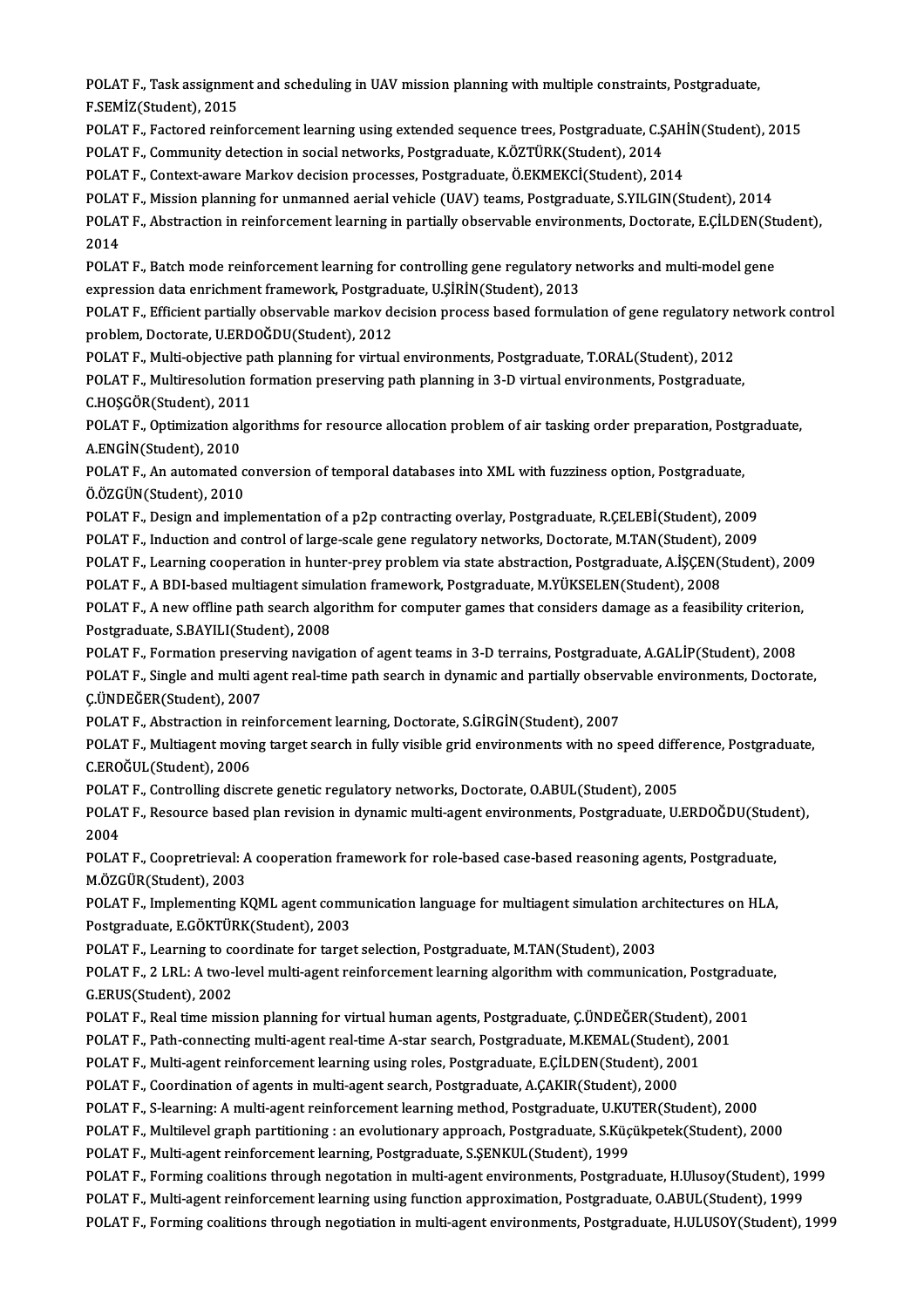POLAT F., Implementation of an object data model enforcing cloruse and reusability, Postgraduate, A.YILMAZ(Student),<br>1998 POLAT<br>1998<br>POLAT POLAT F., Implementation of an object data model enforcing cloruse and reusability, Postgraduate, A.YILMAZ(Student),<br>1998<br>POLAT F., Solving graph partitioning problem using evolutionary heuristic., Postgraduate, M.KARDAŞLA

1998<br>POLAT F., Solving graph partitioning problem using evolutionary heuristic., Postgraduate, M.KARDAŞLAR(Student), 199<br>POLAT F., Implementation of an object data model enforcing closure and reusability., Postgraduate, A. POLAT F., Solving graph partitioning problem using evolutionary heuristic., Postgraduate, M.KARDAŞLAR(St<br>POLAT F., Implementation of an object data model enforcing closure and reusability., Postgraduate, A.F(Stud<br>POLAT F.,

POLAT F., Implementation of an object data model enforcing closure and reusability., Postgraduate, S.Oflaz<br>POLAT F., Distributed shared memory implementation of linda model, Postgraduate, S.Oflaz<br>POLAT F., Distributed shre

POLAT F., Distributed shared memory implementation of linda model, Postgraduate, S.Oflaz(Student), 1998<br>POLAT F., Distributed shrem memory linda system, Postgraduate, S.OFLAZ(Student), 1998<br>POLAT F., Alternative plan gener POLAT F., Distributed shrem memory linda system, Postgraduate, S.OFLAZ(Student), 1998<br>POLAT F., Alternative plan generation for multiple query optimization., Postgraduate, G.MENEKŞE(Student),<br>POLAT F., A theoretical framew POLAT F., Alternative pla:<br>POLAT F., A theoretical fr<br>E.Seyedi(Student), 1996<br>POLAT E. A Theoretical f

POLAT F., A theoretical framework for combining multiple knowledge bases with uncertainty, Postgraduate, E.Seyedi(Student), 1996<br>POLAT F., A Theoretical framework for combining multiple knowledge bases with uncertring, Pos E.Seyedi(Student), 1996<br>POLAT F., A Theoretical fr<br>E.SEYEDİ(Student), 1996<br>POLAT E. A Censtis alsori POLAT F., A Theoretical framework for combining multiple knowledge bases with uncertring, I<br>E.SEYEDİ(Student), 1996<br>POLAT F., A Genetic algorithm for graph partitioning, Postgraduate, E.AKMAN(Student), 1995

POLAT F., A Genetic algorithm for graph partitioning, Postgraduate, E.AKMAN(Student), 1995<br>Jury Memberships

Appointment Academic Staff, Appointment Academic Staff, Orta Doğu Teknik Üniversitesi, October, 2019

### Articles Published in Journals That Entered SCI, SSCI and AHCI Indexes

rticles Published in Journals That Entered SCI, SSCI and AHCI Indexes<br>I. Using chains of bottleneck transitions to decompose and solve reinforcement learning tasks with<br>hidden states hed I abhone<br>Using chains o<br>hidden states<br>Audin H. Gilden Using chains of bottlene<br>hidden states<br>Aydin H., Çilden E., Polat F.<br>Euture Conoration Comput hidden states<br>Aydin H., Çilden E., Polat F.<br>Future Generation Computer Systems, vol.133, pp.153-168, 2022 (Journal Indexed in SCI Expanded)<br>Insremental multi asent path finding Aydin H., Çilden E., Polat F.<br>Future Generation Computer Systems, vol<br>II. Incremental multi-agent path finding<br>Semiz F., Polat F. Future Generation<br><mark>Incremental m</mark><br>Semiz F., Polat F.<br>FUTUDE CENED 4 Incremental multi-agent path finding<br>Semiz F., Polat F.<br>FUTURE GENERATION COMPUTER SYSTEMS-THE INTERNATIONAL JOURNAL OF ESCIENCE, vol.116, pp.220-233,<br>2021 (Journal Indoved in SCI) Semiz F., Polat F.<br>FUTURE GENERATION COMPU<br>2021 (Journal Indexed in SCI)<br>Solving the area coverage : FUTURE GENERATION COMPUTER SYSTEMS-THE INTERNATIONAL JOURNAL OF ESCIENCE, vol.116, pp.220<br>2021 (Journal Indexed in SCI)<br>III. Solving the area coverage problem with UAVs: A vehicle routing with time windows variation<br>SEMIZE 2021 (Journal Indexed in SCI)<br>III. Solving the area coverage problem with UAVs: A vehicle routing with time windows variation<br>SEMİZ F., POLAT F. Robotics and Autonomous Systems, vol.126, 2020 (Journal Indexed in SCI) SEMİZ F., POLAT F.<br>Robotics and Autonomous Systems, vol.126, 2020 (Journal Indexed in SCI)<br>IV. Effective feature reduction for link prediction in location-based social networks<br>Raymak A. E., Bolat F. Robotics and Autono<br>Effective feature re<br>Bayrak A. E. , Polat F.<br>JOUPNAL OF INFORM Effective feature reduction for link prediction in location-based social networl<br>Bayrak A. E. , Polat F.<br>JOURNAL OF INFORMATION SCIENCE, vol.45, pp.676-690, 2019 (Journal Indexed in SCI)<br>Automatic landmark discovery for lo Bayrak A. E. , Polat F.<br>JOURNAL OF INFORMATION SCIENCE, vol.45, pp.676-690, 2019 (Journal Indexed in SCI)<br>V. Automatic landmark discovery for learning agents under partial observability<br>Domir A. Gildon E. Bolat E. **JOURNAL OF INFORMATIO<br>Automatic landmark dis<br>Demir A., Cilden E., Polat F.<br>KNOWLEDCE ENCIMEEPIN** Automatic landmark discovery for learning agents under partial ob<br>Demir A., Cilden E., Polat F.<br>KNOWLEDGE ENGINEERING REVIEW, vol.34, 2019 (Journal Indexed in SCI)<br>CENERATING EEEECTIVE INITIATION SETS EOR SURGOAL DRIVEN G Demir A., Cilden E., Polat F.<br>KNOWLEDGE ENGINEERING REVIEW, vol.34, 2019 (Journal Indexed in SCI)<br>VI. GENERATING EFFECTIVE INITIATION SETS FOR SUBGOAL-DRIVEN OPTIONS<br>DEMIRA Gilden E. BOLAT E KNOWLEDGE ENGINEERING<br>GENERATING EFFECTIVE<br>DEMİR A., Cilden E., POLAT F.<br>ADVANCES IN COMBLEY SYST GENERATING EFFECTIVE INITIATION SETS FOR SUBGOAL-DRIVEN OP<br>DEMIR A., Cilden E., POLAT F.<br>ADVANCES IN COMPLEX SYSTEMS, vol.22, no.2, 2019 (Journal Indexed in SCI)<br>A context swere model for sutenemeus agent stechestic planni DEMIR A., Cilden E., POLAT F.<br>ADVANCES IN COMPLEX SYSTEMS, vol.22, no.2, 2019 (Journal Indexed in S<br>VII. A context aware model for autonomous agent stochastic planning<br>Flimely: O. POLAT F. ADVANCES IN COMPI<br>A context aware m<br>Ekmekci O., POLAT F.<br>POPOTICS AND AUTO VII. A context aware model for autonomous agent stochastic planning<br>Ekmekci O., POLAT F.<br>ROBOTICS AND AUTONOMOUS SYSTEMS, vol.112, pp.137-153, 2019 (Journal Indexed in SCI) VIII. Effective induction of gene regulatory networks using a novel recommendation method ROBOTICS AND AUTONOMOUS<br>Effective induction of gene<br>Ozsoy M. G. , POLAT F., Alhajj R.<br>INTERNATIONAL JOURNAL OF INTERNATIONAL JOURNAL OF DATA MINING AND BIOINFORMATICS, vol.22, no.2, pp.91-112, 2019 (Journal Indexed in SCI) Ozsoy M. G. , PO<br>INTERNATIONA<br>Indexed in SCI)<br>Realizing days INTERNATIONAL JOURNAL OF DATA MINING AND BIOINFORMATICS, vol.22, no.2, pp.91-112, 2019 (Jo<br>Indexed in SCI)<br>IX. Realizing drug repositioning by adapting a recommendation system to handle the process<br>OZSOV M.C. OTION AT E. A Indexed in SCI)<br>Re<mark>alizing drug repositioning by adap</mark><br>OZSOY M. G. , Ozyer T., POLAT F., Alhajj R.<br>PMC RIOINFORMATICS, vel 19, 2018 (Jou Realizing drug repositioning by adapting a recommen<br>OZSOY M. G. , Ozyer T., POLAT F., Alhajj R.<br>BMC BIOINFORMATICS, vol.19, 2018 (Journal Indexed in SCI)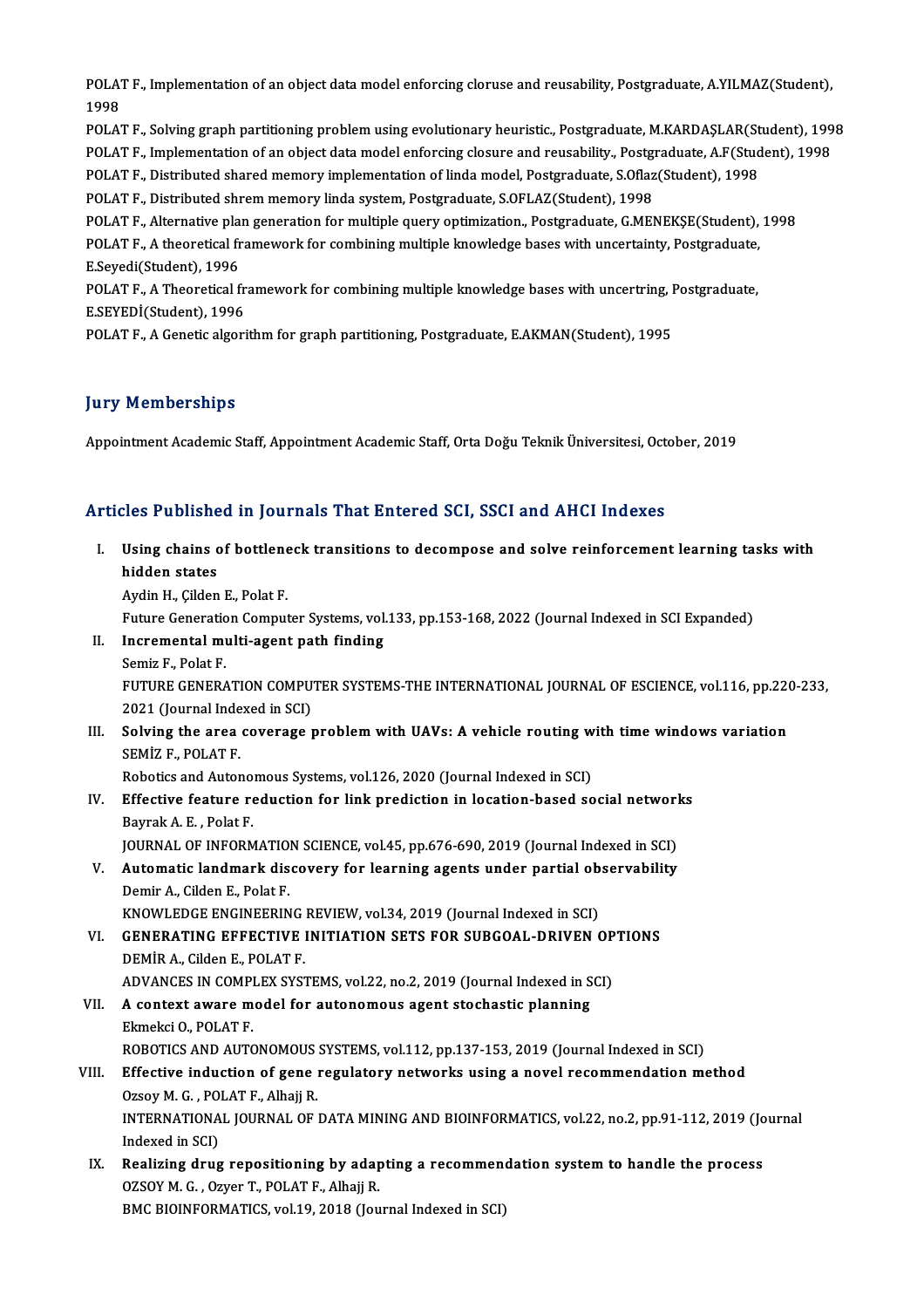| Х.                | Batch Mode TD(lambda) for Controlling Partially Observable Gene Regulatory Networks                 |
|-------------------|-----------------------------------------------------------------------------------------------------|
|                   | Sirin U., POLAT F., Alhajj R.                                                                       |
|                   | IEEE-ACM TRANSACTIONS ON COMPUTATIONAL BIOLOGY AND BIOINFORMATICS, vol.14, no.6, pp.1214-1227,      |
|                   | 2017 (Journal Indexed in SCI)                                                                       |
| XI.               | Employing decomposable partially observable Markov decision processes to control gene regulatory    |
|                   | networks                                                                                            |
|                   | Erdogdu U., POLAT F., Alhajj R.                                                                     |
|                   | ARTIFICIAL INTELLIGENCE IN MEDICINE, vol.83, pp.14-34, 2017 (Journal Indexed in SCI)                |
| XII.              | Making recommendations by integrating information from multiple social networks                     |
|                   | Ozsoy M. G., POLAT F., Alhajj R.                                                                    |
|                   | APPLIED INTELLIGENCE, vol.45, no.4, pp.1047-1065, 2016 (Journal Indexed in SCI)                     |
| XIII.             | Effective gene expression data generation framework based on multi-model approach                   |
|                   | Sirin U., Erdogdu U., POLAT F., TAN M., Alhajj R.                                                   |
|                   | ARTIFICIAL INTELLIGENCE IN MEDICINE, vol.70, pp.41-61, 2016 (Journal Indexed in SCI)                |
| XIV.              | MOD* Lite: An Incremental Path Planning Algorithm Taking Care of Multiple Objectives                |
|                   | Oral T., POLAT F.                                                                                   |
|                   | IEEE TRANSACTIONS ON CYBERNETICS, vol.46, no.1, pp.245-257, 2016 (Journal Indexed in SCI)           |
| XV.               | Toward Generalization of Automated Temporal Abstraction to Partially Observable Reinforcement       |
|                   | Learning                                                                                            |
|                   | Cilden E., POLAT F                                                                                  |
|                   | IEEE TRANSACTIONS ON CYBERNETICS, vol.45, no.8, pp.1414-1425, 2015 (Journal Indexed in SCI)         |
| XVI.              | Employment of an evolutionary heuristic to solve the target allocation problem efficiently          |
|                   | Bayrak A E, POLAT F.                                                                                |
|                   | INFORMATION SCIENCES, vol.222, pp.675-695, 2013 (Journal Indexed in SCI)                            |
| XVII.             | Subtree selection in kernels for graph classification                                               |
|                   | TAN M., POLAT F., Alhajj R.                                                                         |
|                   | INTERNATIONAL JOURNAL OF DATA MINING AND BIOINFORMATICS, vol.8, no.3, pp.294-310, 2013 (Journal     |
|                   | Indexed in SCI)                                                                                     |
| XVIII.            | Integrating machine learning techniques into robust data enrichment approach and its application to |
|                   | gene expression data                                                                                |
|                   | Erdogdu U., TAN M., Alhajj R., POLAT F., Rokne J., Demetrick D.                                     |
|                   | INTERNATIONAL JOURNAL OF DATA MINING AND BIOINFORMATICS, vol.8, no.3, pp.247-281, 2013 (Journal     |
|                   | Indexed in SCI)                                                                                     |
| XIX.              | Revealing miRNA Regulation and miRNA Target Prediction Using Constraint-Based Learning              |
|                   | Alshalalfa M., TAN M., Naji G., Alhajj R., POLAT F., Rokne J.                                       |
|                   | IEEE TRANSACTIONS ON SYSTEMS MAN AND CYBERNETICS PART C-APPLICATIONS AND REVIEWS, vol.42, no.6,     |
|                   | pp.1354-1364, 2012 (Journal Indexed in SCI)                                                         |
| XX.               | Formation preserving path finding in 3-D terrains                                                   |
|                   | Bayrak A. G., POLAT F.                                                                              |
|                   | APPLIED INTELLIGENCE, vol.36, no.2, pp.348-368, 2012 (Journal Indexed in SCI)                       |
| XXI.              | Limited-Damage A*: A path search algorithm that considers damage as a feasibility criterion         |
|                   | Bayili S., POLAT F.                                                                                 |
|                   | KNOWLEDGE-BASED SYSTEMS, vol.24, no.4, pp.501-512, 2011 (Journal Indexed in SCI)                    |
| XXII.             | Influence of Prior Knowledge in Constraint-Based Learning of Gene Regulatory Networks               |
|                   | TAN M., Alshalalfa M., Alhajj R., POLAT F.                                                          |
|                   | IEEE-ACM TRANSACTIONS ON COMPUTATIONAL BIOLOGY AND BIOINFORMATICS, vol.8, no.1, pp.130-142, 2011    |
|                   | (Journal Indexed in SCI)                                                                            |
| XXIII.            | Improving reinforcement learning by using sequence trees                                            |
|                   | Girgin S., POLAT F., Alhajj R.                                                                      |
|                   | MACHINE LEARNING, vol.81, no.3, pp.283-331, 2010 (Journal Indexed in SCI)                           |
| VVIV <sub>I</sub> | Multi agant nool time nunguit                                                                       |

XXIV. Multi-agent real-time pursuit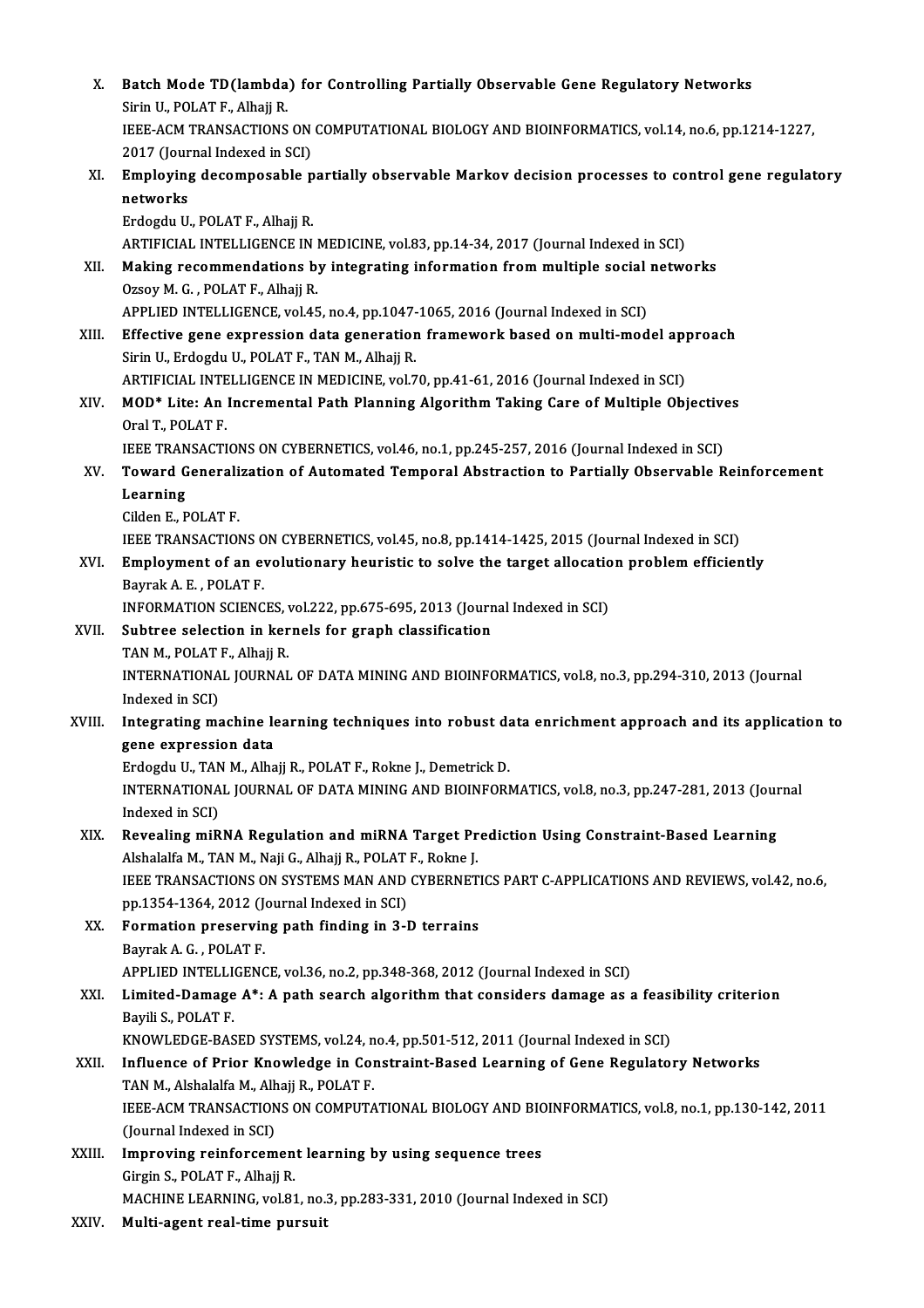|               | Undeger C., POLAT F                                                                                  |
|---------------|------------------------------------------------------------------------------------------------------|
|               | AUTONOMOUS AGENTS AND MULTI-AGENT SYSTEMS, vol.21, no.1, pp.69-107, 2010 (Journal Indexed in SCI)    |
| XXV.          | Automated Large-Scale Control of Gene Regulatory Networks                                            |
|               | Tan M., Alhajj R., POLAT F.                                                                          |
|               | IEEE TRANSACTIONS ON SYSTEMS MAN AND CYBERNETICS PART B-CYBERNETICS, vol.40, no.2, pp.286-297, 2010  |
|               | (Journal Indexed in SCI)                                                                             |
| XXVI.         | Scalable approach for effective control of gene regulatory networks                                  |
|               | Tan M., Alhajj R., POLAT F.                                                                          |
|               | ARTIFICIAL INTELLIGENCE IN MEDICINE, vol.48, no.1, pp.51-59, 2010 (Journal Indexed in SCI)           |
| XXVII.        | Real-Time Moving Target Evaluation Search                                                            |
|               | Undeger C., POLAT F.                                                                                 |
|               | IEEE TRANSACTIONS ON SYSTEMS MAN AND CYBERNETICS PART C-APPLICATIONS AND REVIEWS, vol.39, no.3,      |
|               | pp.366-372, 2009 (Journal Indexed in SCI)                                                            |
| XXVIII.       | A layered approach to learning coordination knowledge in multiagent environments                     |
|               | Erus G., Polat F.                                                                                    |
|               | APPLIED INTELLIGENCE, vol.27, no.3, pp.249-267, 2007 (Journal Indexed in SCI)                        |
| XXIX.         | Positive impact of state similarity on reinforcement learning performance                            |
|               | Girgin S., Polat F., Alhaj R.                                                                        |
|               | IEEE TRANSACTIONS ON SYSTEMS MAN AND CYBERNETICS PART B-CYBERNETICS, vol.37, no.5, pp.1256-1270,     |
|               | 2007 (Journal Indexed in SCI)                                                                        |
| XXX.          | RTTES: Real-time search in dynamic environments                                                      |
|               | Undeger C., Polat F.                                                                                 |
|               | APPLIED INTELLIGENCE, vol.27, no.2, pp.113-129, 2007 (Journal Indexed in SCI)                        |
| XXXI.         | Real-time edge follow: A real-time path search approach                                              |
|               | Undeger C., Polat F.                                                                                 |
|               | IEEE TRANSACTIONS ON SYSTEMS MAN AND CYBERNETICS PART C-APPLICATIONS AND REVIEWS, vol.37, no.5,      |
|               | pp.860-872, 2007 (Journal Indexed in SCI)                                                            |
| XXXII.        | A powerful approach for effective finding of significantly differentially expressed genes            |
|               | Abul O., Alhajj R., Polat F.                                                                         |
|               | IEEE-ACM TRANSACTIONS ON COMPUTATIONAL BIOLOGY AND BIOINFORMATICS, vol.3, no.3, pp.220-231, 2006     |
|               | (Journal Indexed in SCI)                                                                             |
| XXXIII.       | Effectiveness of considering state similarity for reinforcement learning                             |
|               | Girgin S, Polat F, Alhajj R.                                                                         |
|               | INTELLIGENT DATA ENGINEERING AND AUTOMATED LEARNING - IDEAL 2006, PROCEEDINGS, vol.4224, pp.163-     |
|               | 171, 2006 (Journal Indexed in SCI)                                                                   |
| XXXIV.        | Co-operation framework of case-based reasoning agents for automated product recommendation           |
|               | Baykal M, Alhajj R, Polat F.                                                                         |
|               | JOURNAL OF EXPERIMENTAL & THEORETICAL ARTIFICIAL INTELLIGENCE, vol.17, no.3, pp.201-220, 2005        |
|               | (Journal Indexed in SCI)                                                                             |
| <b>XXXV</b>   | Data management research at the Middle East Technical University                                     |
|               | Cicekli N., Cosar A., Dogac A., Polat F., Senkul P., Toroslu I., Yazici A.                           |
|               | SIGMOD RECORD, vol.34, no.3, pp.81-84, 2005 (Journal Indexed in SCI)                                 |
| <b>XXXVI</b>  | Multilevel graph partitioning: an evolutionary approach                                              |
|               | Kucupetek S., Polat F., Oguztuzun H.                                                                 |
|               | JOURNAL OF THE OPERATIONAL RESEARCH SOCIETY, vol.56, no.5, pp.549-562, 2005 (Journal Indexed in SCI) |
| <b>XXXVII</b> | Views as first-class citizens in object-oriented databases                                           |
|               | Alhajj R., Polat F., Yilmaz C.                                                                       |
|               | VLDB JOURNAL, vol.14, no.2, pp.155-169, 2005 (Journal Indexed in SCI)                                |
| XXXVIII.      | Finding differentially expressed genes for pattern generation                                        |
|               | Abul O., Alhajj R., Polat F., Barker K.                                                              |
|               | BIOINFORMATICS, vol.21, no.4, pp.445-450, 2005 (Journal Indexed in SCI)                              |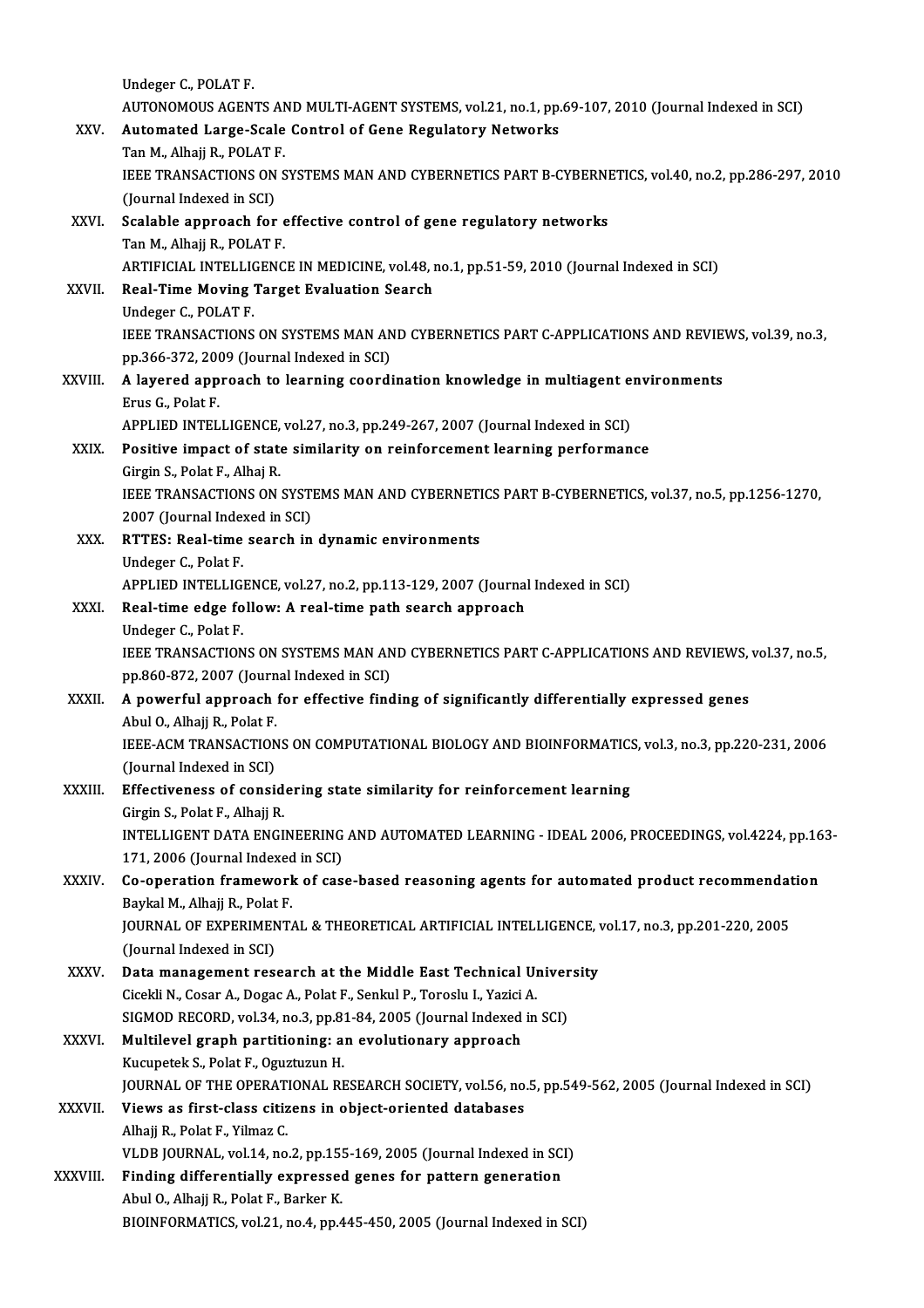| XXXIX.  | Multiple-agents to identify and separate touching digits in unconstrained handwritten Hindi<br>numerals                         |
|---------|---------------------------------------------------------------------------------------------------------------------------------|
|         | Alhajj R., Polat F.                                                                                                             |
|         | JOURNAL OF EXPERIMENTAL & THEORETICAL ARTIFICIAL INTELLIGENCE, vol.15, no.4, pp.461-471, 2003                                   |
|         | (Journal Indexed in SCI)                                                                                                        |
| XL.     | Chemoenzymatic synthesis of both enantiomers of 3-hydroxy-2,3-dihydro-4H-chromen-4-one                                          |
|         | Demir A., Aybey A., Sesenoglu O., Polat F.                                                                                      |
|         | TETRAHEDRON-ASYMMETRY, vol.14, no.11, pp.1489-1493, 2003 (Journal Indexed in SCI)                                               |
| XLI.    | Implementing agent communication for a multi-agent simulation infrastructure on HLA<br>Gokturk E, Polat F.                      |
|         | COMPUTER AND INFORMATION SCIENCES - ISCIS 2003, vol.2869, pp.619-626, 2003 (Journal Indexed in SCI)                             |
| XLII.   | Rule-based schema evolution in object-oriented databases                                                                        |
|         | Alhajj R., Polat F.                                                                                                             |
|         | KNOWLEDGE-BASED SYSTEMS, vol.16, no.1, pp.47-57, 2003 (Journal Indexed in SCI)                                                  |
| XLIII.  | Learning intelligent behavior in a non-stationary and partially observable environment                                          |
|         | Senkul S, Polat F.                                                                                                              |
|         | ARTIFICIAL INTELLIGENCE REVIEW, vol.18, no.2, pp.97-115, 2002 (Journal Indexed in SCI)                                          |
| XLIV.   | Coordination of intelligent agents in real-time search                                                                          |
|         | Cakir A., Polat F.                                                                                                              |
|         | EXPERT SYSTEMS, vol.19, no.2, pp.80-87, 2002 (Journal Indexed in SCI)                                                           |
| XLV.    | Learning sequences of compatible actions among agents                                                                           |
|         | Polat F, Abul O.                                                                                                                |
|         | ARTIFICIAL INTELLIGENCE REVIEW, vol.17, no.1, pp.21-37, 2002 (Journal Indexed in SCI)                                           |
| XLVI.   | Semantic information-based alternative plan generation for multiple query optimization                                          |
|         | Polat F., Cosar A., Alhajj R.                                                                                                   |
|         | INFORMATION SCIENCES, vol.137, pp.103-133, 2001 (Journal Indexed in SCI)                                                        |
| XLVII.  | Multiagent reinforcement learning using function approximation                                                                  |
|         | Abul O, Polat F, Alhajj R                                                                                                       |
|         | IEEE TRANSACTIONS ON SYSTEMS MAN AND CYBERNETICS PART C-APPLICATIONS AND REVIEWS, vol.30, no.4,                                 |
| XLVIII. | pp.485-497, 2000 (Journal Indexed in SCI)<br>Using object-oriented materialized views to answer selection-based complex queries |
|         | Alhajj R., Polat F.                                                                                                             |
|         | INFORMATION SCIENCES, vol.118, pp.75-99, 1999 (Journal Indexed in SCI)                                                          |
| XLIX.   | A multi-agent tuple-space based problem solving framework                                                                       |
|         | Polat F, Alhajj R.                                                                                                              |
|         | JOURNAL OF SYSTEMS AND SOFTWARE, vol.47, no.1, pp.11-17, 1999 (Journal Indexed in SCI)                                          |
| L.      | Proper handling of query results towards maximizing reusability in object-oriented databases                                    |
|         | Alhajj R., Polat F.                                                                                                             |
|         | INFORMATION SCIENCES, vol.107, pp.247-272, 1998 (Journal Indexed in SCI)                                                        |
| LI.     | Incremental view maintenance in object-oriented databases                                                                       |
|         | Alhajj R., Polat F.                                                                                                             |
|         | DATA BASE FOR ADVANCES IN INFORMATION SYSTEMS, vol.29, no.3, pp.52-64, 1998 (Journal Indexed in SCI)                            |
| LII.    | View maintenance in object-oriented databases                                                                                   |
|         | Alhajj R., Polat F.                                                                                                             |
|         | DATABASE AND EXPERT SYSTEMS APPLICATIONS, vol.1134, pp.153-162, 1996 (Journal Indexed in SCI)                                   |
|         |                                                                                                                                 |

### Books&Book Chapters

ooks & Book Chapters<br>I. An Evolutionary Approach for Detecting Communities in Social Networks<br>ROLATE Otturk K No. 2008 Shap<br>An Evolutionary<br>POLAT F., Ozturk K.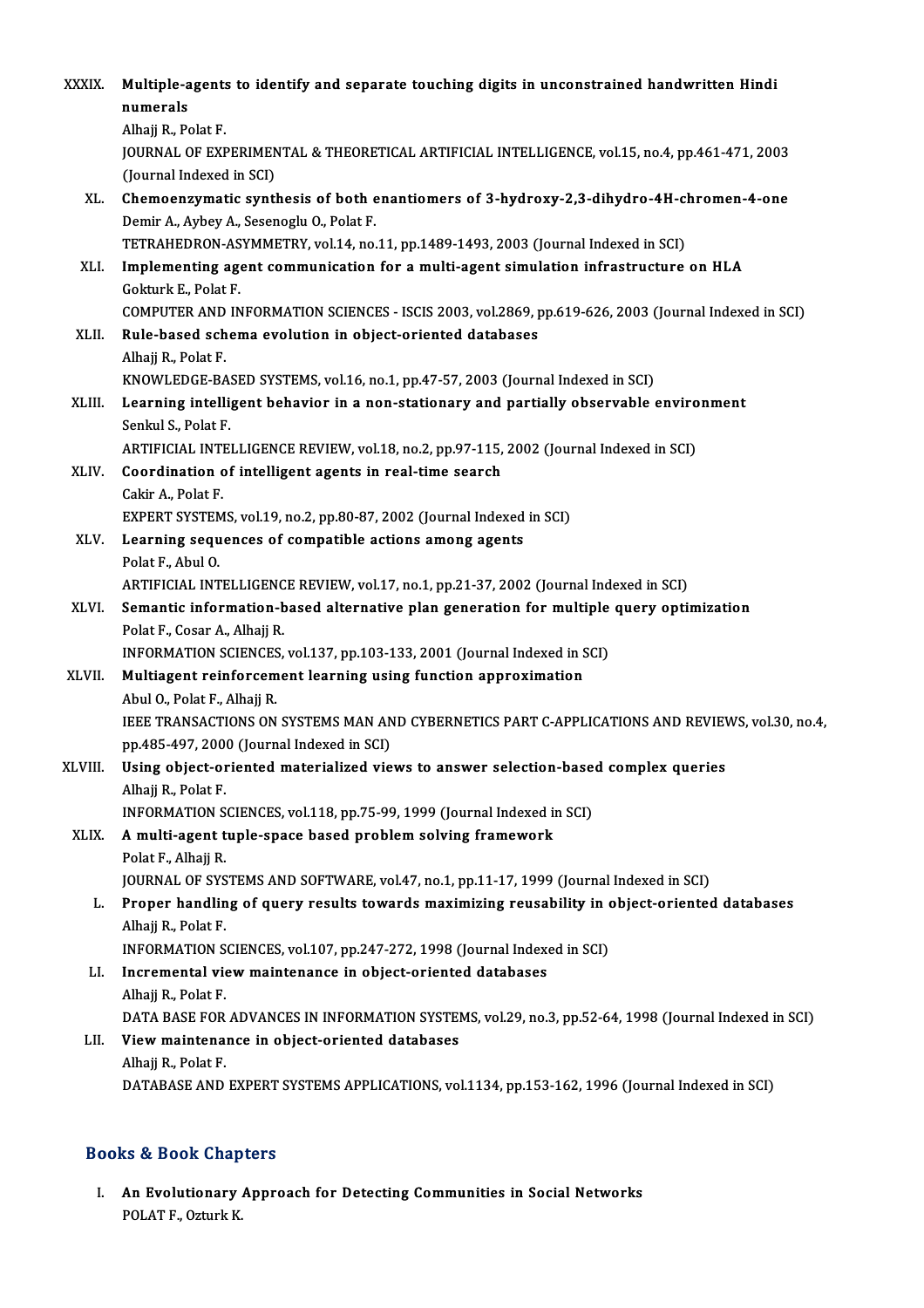in: From Security to Community Detection in Social Networking Platforms, , Editor, Springer, pp.17-44, 2019

II. State of the Art Applications of Social Network Analysis in: From Security to Comr<br>State of the Art Applica<br>Can F., POLAT F., Ozyer T.<br>Springer 2014 State of the Al<br>Can F., POLAT F<br>Springer, 2014

# springer, 2014<br>Refereed Congress / Symposium Publications in Proceedings

- efereed Congress / Symposium Publications in Prock<br>I. LIMP: Incremental Multi-agent Path Planning with LPA\* I. LIMP: Incremental Multi-agent Path Planning with LPA\*<br>Yorganci M. A., SEMİZ F., POLAT F. LIMP: Incremental Multi-agent Path Planning with LPA\*<br>Yorganci M. A. , SEMİZ F., POLAT F.<br>14th International Conference on Agents and Artificial Intelligence (ICAART), ELECTR NETWORK, 3 - 05 February<br>2022. np.209.215 Yorganci M. A. , SE<br>14th International<br>2022, pp.208-215<br>Compact Fraque 14th International Conference on Agents and Artificial Intelligence (ICAART), ELECTR N<br>2022, pp.208-215<br>II. Compact Frequency Memory for Reinforcement Learning with Hidden States.<br>Relat E. Ardin H. Gilden E
- 2022, pp.208-215<br>II. Compact Frequency Memory for Reinforcement Learning with Hidden States.<br>Polat F., Aydin H., Cilden E. Compact Frequency Memory for Reinforcement Learning with Hidden States.<br>Polat F., Aydin H., Cilden E.<br>PRIMA 2019: Principles and Practice of Multi-Agent Systems - 22nd International Conference, Taranto, Italy, 28<br>21 Octobe Polat F., Aydin H., Cilden E.<br>PRIMA 2019: Principles and P1<br>31 October 2019, pp.425-433<br>Podusing Footunes to Imp. I I. Reducing Features to Improve Link Prediction Performance in Location Based Social Networks, Non-
- 31 October 2019, pp.425-433<br>Reducing Features to Improve Link Prediction Perfor<br>Monotonically Selected Subset from Feature Clusters<br>Paymak A. E., POLATE Reducing Features<br>Monotonically Select<br>Bayrak A.E., POLAT F.<br>IEEE/ACM Internations Monotonically Selected Subset from Feature Clusters<br>Bayrak A. E. , POLAT F.<br>IEEE/ACM International Conference on Advances in Social Networks Analysis and Mining (ASONAM), Vancouver,<br>Canada. 27 – 20 August 2019, pp.809-815 Bayrak A. E. , POLAT F.<br>IEEE/ACM International Conference on Ad<br>Canada, 27 - 30 August 2019, pp.809-815<br>Landmark Based Boward Shaning in I Canada, 27 - 30 August 2019, pp.809-815
- IV. Landmark Based Reward Shaping in Reinforcement Learning with Hidden States Landmark Based Reward Shaping in Reinforcement Learning with Hidden States<br>DEMİR A., Cilden E., POLAT F.<br>18th International Conference on Autonomous Agents and MultiAgent Systems (AAMAS), Montreal, Canada, 13 -<br>17 May 2019 DEMİR A., Cilden E., POLAT F.<br>18th International Conferenc<br>17 May 2019, pp.1922-1924<br>Mining Individual Feature

### 18th International Conference on Autonomous Agents and MultiAgent Systems (AAMAS), Montreal, Canada, 13 -<br>17 May 2019, pp.1922-1924<br>W. Mining Individual Features to Enhance Link Prediction Efficiency in Location Based Soci 17 May 2019, pp.1922-1924<br>Mining Individual Features to Enhance Link Prediction Efficiency in Location Based Social Network:<br>Bayrak A. E. , Polat F.<br>IEEE/ACM International Conference on Advances in Social Networks Analysis V. Mining Individual Features to Enhance Link Prediction Efficiency in Location Based Social Networks

Spain,28 -31August2018,pp.920-925 IEEE/ACM International Conference on Advances in Social Networks Analysis and Mining (ASONAM), Bard<br>Spain, 28 - 31 August 2018, pp.920-925<br>VI. Using Transitional Bottlenecks to Improve Learning in Nearest Sequence Memory A

Spain, 28 - 31 August 2018, p<br>Using Transitional Bottlen<br>AYDIN H., Cilden E., POLAT F.<br>IEEE 20th International Conf Using Transitional Bottlenecks to Improve Learning in Nearest Sequence Memory Algorithm<br>AYDIN H., Cilden E., POLAT F.<br>IEEE 29th International Conference on Tools with Artificial Intelligence (ICTAI), Massachusetts, United

AYDIN H., Cilden E., POLAT F.<br>IEEE 29th International Conference on Tools with Artificial Intelligence (ICTAI), Massachusetts, United States Of<br>America, 6 - 08 November 2017, pp.147-152 IEEE 29th International Conference on Tools with Artificial Intelligence (ICTAI), Massachusetts, United States Of<br>America, 6 - 08 November 2017, pp.147-152<br>VII. A Concept Filtering Approach for Diverse Density to Discover

# America, 6 - 08 November 20<br>**A Concept Filtering Appro<br>DEMİR A., Cilden E., POLAT F.**<br>JEEE 20th International Confe A Concept Filtering Approach for Diverse Density to Discover Subgoals in Reinforcement Learning<br>DEMİR A., Cilden E., POLAT F.<br>IEEE 29th International Conference on Tools with Artificial Intelligence (ICTAI), Massachusetts,

DEMİR A., Cilden E., POLAT F.<br>IEEE 29th International Conference on Tools with Artificial Intelligence (ICTAI), Massachusetts, United States Of<br>America, 6 - 08 November 2017, pp.1-5 IEEE 29th International Conference on Tools with Artificial Intell<br>America, 6 - 08 November 2017, pp.1-5<br>VIII. Autonomous Intelligent Agents and Multi-Agent Systems<br>POLATE

America,<br>**Autonom**<br>POLAT F.<br>Internatio

Autonomous Intelligent Agents and Multi-Agent Systems<br>POLAT F.<br>International Symposium on Engineering, Artificial Intelligence and Applications (ISEAIA 2017), 1 - 03 November<br>2017 POLAT<br>Intern<br>2017<br>An Eu International Symposium on Engineering, Artificial Intelligence and Applications (IS<br>2017<br>IX. An Evolutionary Approach for Detecting Communities in Social Networks<br>POLATE OF UNK COUNT T

## 2017<br>An Evolutionary Approac<br>POLAT F., Ozturk K., Ozyer T.<br>Proceedings of the 2017 IEE An Evolutionary Approach for Detecting Communities in Social Networks<br>POLAT F., Ozturk K., Ozyer T.<br>Proceedings of the 2017 IEEE/ACM International Conference on Advances in Social Networks Analysis and Mining<br>2017 - ASONAM 2018 - POLAT F., Ozturk K., Ozyer T.<br>Proceedings of the 2017 IEEE/ACM International Conference on Actional 2017<br>2017 - ASONAM 'xx17, Sydney, Australia, 31 July - 03 August 2017<br>Logal Boots A. Tree Based Subseal Disseyery,

## Proceedings of the 2017 IEEE/ACM International Conference on Advances in Social Networks Analysis an 2017 - ASONAM 'xx17, Sydney, Australia, 31 July - 03 August 2017<br>X. Local Roots A Tree Based Subgoal Discovery Method to 2017 - ASONAM 'xx17, Sydney, Australia, 31 July - 03 August 2017<br>X. Local Roots A Tree Based Subgoal Discovery Method to Accelerate Reinforcement Learning<br>Demir A., POLAT F., Cilden E. Local Roots A Tree Based Subgoal Discovery Method to Accelerate Reinforcement Learning<br>Demir A., POLAT F., Cilden E.<br>Machine Learning and Knowledge Discovery in Databases - European Conference, ECML PKDD 2016, 19 - 23<br>Sent

Demir A., POLAT<br>Machine Learning<br>September 2016<br>A History Tree Machine Learning and Knowledge Discovery in Databases - European Conference, ECML PKDD 2016, 19 - 23<br>September 2016<br>XI. A History Tree Heuristic to Generate Better Initiation Sets for Options in Reinforcement Learning<br>DEMI

September 2016<br><mark>A History Tree Heuristic t</mark><br>DEMİR A., Cilden E., POLAT F.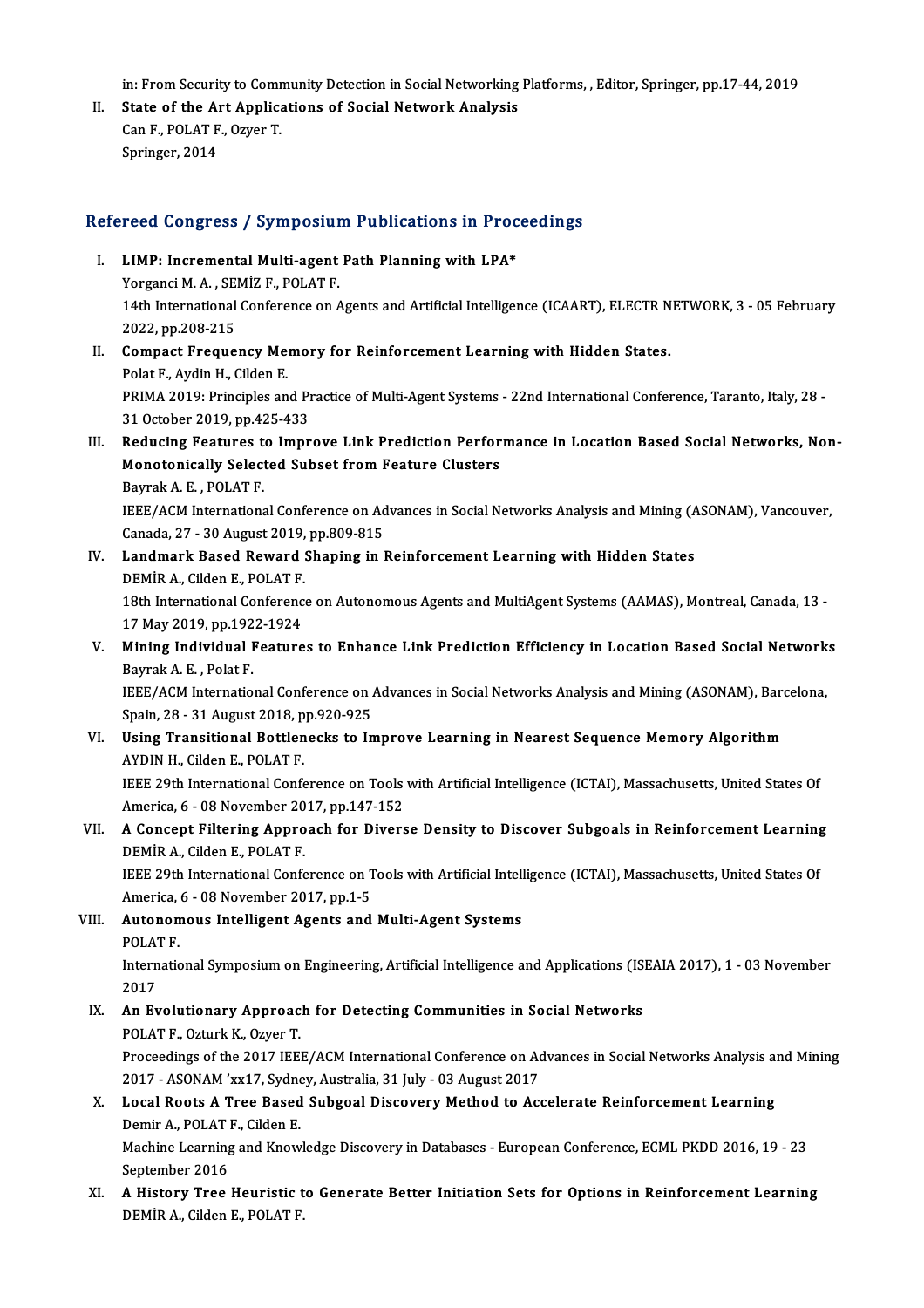22nd European Conference on Artificial Intelligence (ECAI), Hague, Netherlands, 29 August - 02 September 2016,<br>vel 385, pp.1644, 1645 22nd European Confer<br>vol.285, pp.1644-1645<br>Time Preference sure 22nd European Conference on Artificial Intelligence (ECAI), Hague, Netherlands, 29 August - 02 September 2<br>vol.285, pp.1644-1645<br>XII. Time Preference aware Dynamic Recommendation Enhanced with Location, Social Network and<br>

vol.285, pp.1644-1645<br>Time Preference aware Dynamic Recommendation Enhanced with Location, Social Network and<br>Temporal Information Ozsoy M. G., POLAT F., Alhajj R. Temporal Information<br>Ozsoy M. G. , POLAT F., Alhajj R.<br>8th IEEE/ACM International Conference on Advances in Social Networks Analysis and Mining (ASONAM), San-<br>Francisco Costa Risa 18, 21 August 2016, an 909,916

Ozsoy M. G. , POLAT F., Alhajj R.<br>8th IEEE/ACM International Conference on Advances in<br>Francisco, Costa Rica, 18 - 21 August 2016, pp.909-916<br>Examining Blase Categories for Link Brediction in Francisco, Costa Rica, 18 - 21 August 2016, pp.909-916

- XIII. Examining Place Categories for Link Prediction in Location Based Social Networks<br>Bayrak A, E., POLAT F. Examining Place Categories for Link Prediction in Location Based Social Networks<br>Bayrak A. E. , POLAT F.<br>8th IEEE/ACM International Conference on Advances in Social Networks Analysis and Mining (ASONAM), San-<br>Francisco Cos Bayrak A. E. , POLAT F.<br>8th IEEE/ACM International Conference on Advances in<br>Francisco, Costa Rica, 18 - 21 August 2016, pp.976-979<br>Inference of Cone Bosulatory Networks Vie Multi
- 8th IEEE/ACM International Conference on Advances in Social Networks Analysis and Mining (ASONAM), San-<br>Francisco, Costa Rica, 18 21 August 2016, pp.976-979<br>XIV. Inference of Gene Regulatory Networks Via Multiple Data So Francisco, Costa Rica, 18 - 21 August 2016, pp.976-979<br>Inference of Gene Regulatory Networks Via Multiple Data Sources and a Recommendation Method<br>Ozsoy M. G. , POLAT F., Alhajj R. Inference of Gene Regulatory Networks Via Multiple Data Sources and a Recommendation Method<br>Ozsoy M. G. , POLAT F., Alhajj R.<br>IEEE International Conference on Bioinformatics and Biomedicine, Washington, Kiribati, 9 - 12 No Ozsoy M. G. ,<br>IEEE Interna<br>pp.661-664<br>Modeling J

IEEE International Conference on Bioinformatics and Biomedicine, Washington, Kiribati, 9 - 12 I<br>pp.661-664<br>XV. Modeling Individuals and Making Recommendations Using Multiple Social Networks<br>OFROU M.C. POLATE Albaii P.

pp.661-664<br>XV. Modeling Individuals and Making Recommendations Using Multiple Social Networks<br>Ozsoy M. G. , POLAT F., Alhajj R.

IEEE/ACM International Conference on Advances in Social Networks Analysis and Mining (ASONAM), Paris, Ozsoy M. G. , POLAT F., Alhajj R.<br>IEEE/ACM International Conference on Adva<br>France, 25 - 28 August 2015, pp.1184-1191<br>Momouu Efficiont Eastaned Abstrastion

XVI. Memory Efficient Factored Abstraction for Reinforcement Learning France, 25 - 28 August 2015<br>Memory Efficient Factor<br>Sahin C., Cilden E., POLAT F.<br><sup>IEEE 2nd International Conf</sup> IEEE 2nd International Conference on Cybernetics (CYBCONF), Gdynia, Poland, 24 - 26 June 2015, pp.18-23 Sahin C., Cilden E., POLAT F.<br>IEEE 2nd International Conference on Cybernetics (CYBCONF), Gdynia, Poland, 24 - 26 June 2015, pp.<br>XVII. Multi-Objective Optimization Based Location and Social Network Aware Recommendation<br>Ors

# IEEE 2nd International Confere<br>Multi-Objective Optimization<br>Ozsoy M. G. , POLAT F., Alhajj R.<br>10th IEEE International Confere Multi-Objective Optimization Based Location and Social Network Aware Recommendation<br>Ozsoy M. G. , POLAT F., Alhajj R.<br>10th IEEE International Conference on Collaborative Computing Networking Applications and Worksharing,<br>F

Ozsoy M. G. , POLAT F., Alhajj R.<br>10th IEEE International Conference on Collaborative Computing Net<br>Florida, United States Of America, 22 - 25 October 2014, pp.233-242<br>Contextual Feeture Analysis to Improve Link Prodiction 10th IEEE International Conference on Collaborative Computing Networking Applications and Workshari<br>Florida, United States Of America, 22 - 25 October 2014, pp.233-242<br>XVIII. Contextual Feature Analysis to Improve Link Pre

## Florida, United States Of America, 22 - 25 October 2014, pp.233-242<br>Contextual Feature Analysis to Improve Link Prediction for Location Based Social Networks<br>Bayrak A. E. , POLAT F. Contextual Feature Analysis to Improve Link Prediction for Location Based Social Networks<br>Bayrak A. E. , POLAT F.<br>Proceedings of the 8th Workshop on Social Network Mining and Analysis - SNAKDD'14, New York, NY, USA, 24 - 2

Bayrak A. E. ,<br>Proceedings o<br>August 2014<br>Cluster valie Proceedings of the 8th Workshop on Social Network<br>August 2014<br>XIX. Cluster validity analysis using subsampling<br>APIU O Le A Albaii P, POLATE

August 2014<br>Cluster validity analysis using subsampling<br>ABUL O., Lo A., Alhajj R., POLAT F.

Cluster validity analysis using subsampling<br>ABUL O., Lo A., Alhajj R., POLAT F.<br>SMC'03 Conference Proceedings. 2003 IEEE International Conference on Systems, Man and Cybernetics.<br>Conference Theme...System Sequrity and Assu ABUL O., Lo A., Alhajj R., POLAT F.<br>SMC'03 Conference Proceedings. 2003 IEEE International Conference on Systems, Man and Cybernetics.<br>Conference Theme - System Security and Assurance (Cat. No.03CH37483), Washington, DC, U SMC'O<br>Confer<br>2003<br>Truet Conference Theme - System Security and Ass<br>2003<br>XX. Trust Based Recommendation Systems<br>2020: M.C. POLATE

# 2003<br>Trust Based Recomi<br>Ozsoy M. G. , POLAT F.<br>IEEE / ACM Internation

Trust Based Recommendation Systems<br>Ozsoy M. G. , POLAT F.<br>IEEE/ACM International Conference on Advances in Social Networks Analysis and Mining (ASONAM), Niagara<br>Falls Canada. 25 – 28 August 2013, np.1267-1274 Ozsoy M. G. , POLAT F.<br>IEEE/ACM International Conference on Advances i<br>Falls, Canada, 25 - 28 August 2013, pp.1267-1274<br>Effective Enrichment of Cone Expression Det IEEE/ACM International Conference on Advances in Social<br>Falls, Canada, 25 - 28 August 2013, pp.1267-1274<br>XXI. Effective Enrichment of Gene Expression Data Sets<br>Sinin H. Erdordu H. TAN M. POLAT E. Albaii P. Falls, Canada, 25 - 28 August 2013, pp.1267-12<br>Effective Enrichment of Gene Expression<br>Sirin U., Erdogdu U., TAN M., POLAT F., Alhajj R.<br>11th IEEE International Conference on Machine

11th IEFective Enrichment of Gene Expression Data Sets<br>Sirin U., Erdogdu U., TAN M., POLAT F., Alhajj R.<br>11th IEEE International Conference on Machine Learning and Applications (ICMLA), Florida, United States Of<br>America, 1 Sirin U., Erdogdu U., TAN M., POLAT F., Alhaj<br>11th IEEE International Conference on Mac<br>America, 12 - 15 December 2012, pp.76-81<br>Abstrastion in Model Besed Bartially O 11th IEEE International Conference on Machine Learning and Applications (ICMLA), Florida, United States Of<br>America, 12 - 15 December 2012, pp.76-81<br>XXII. Abstraction in Model Based Partially Observable Reinforcement Learni

# Americ<br>Abstra<br>Trees<br>Cilder **Abstraction in M<sup>2</sup><br>Trees<br>Cilden E., POLAT F.<br>11th JEEE (WIC / AC**

Trees<br>Cilden E., POLAT F.<br>11th IEEE/WIC/ACM International Joint Conference on Web Intelligence and Intelligent Agent Technology (WI-<br>JAT), Magay, China 4, 07 Desember 2012, np 348, 355 Cilden E., POLAT F.<br>11th IEEE/WIC/ACM International Joint Conference on<br>IAT), Macau, China, 4 - 07 December 2012, pp.348-355<br>A Multi Objective Insteamental Peth Planning Algo IAT), Macau, China, 4 - 07 December 2012, pp.348-355

XXIII. A Multi-Objective Incremental Path Planning Algorithm for Mobile Agents<br>Oral T., POLAT F.

11th IEEE/WIC/ACM International Joint Conference on Web Intelligence and Intelligent Agent Technology (WI-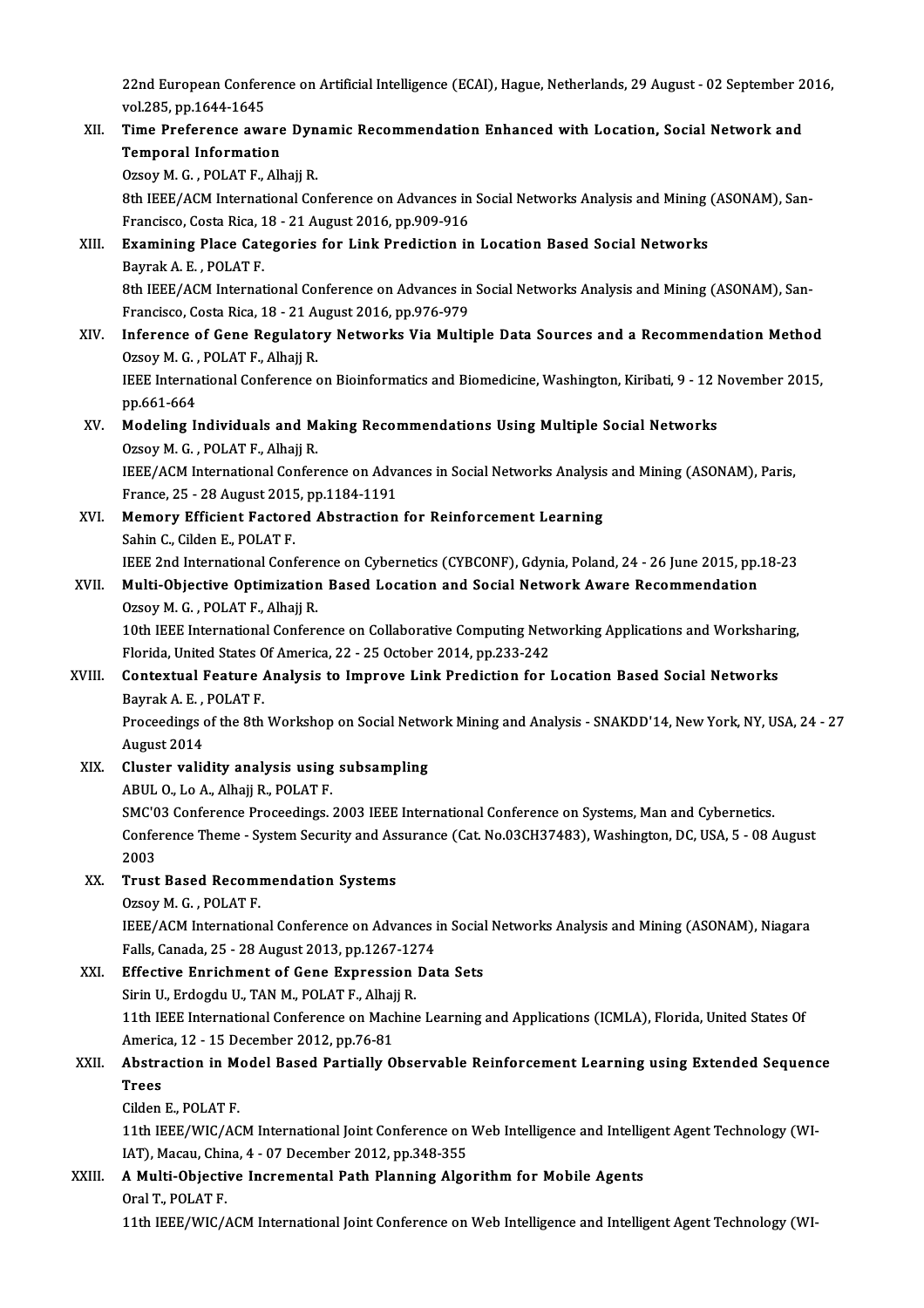IAT), Macau, China, 4 - 07 December 2012, pp.401-408<br>Pertially, Observable Cane Begylstowy Natwork Ca XXIV. Partially Observable Gene Regulatory Network Control Without a Boundary on Horizon<br>Erdogdu U., POLAT F., Alhajj R. IAT), Macau, China, 4 - 07 Dece<br><mark>Partially Observable Gene I</mark><br>Erdogdu U., POLAT F., Alhajj R.<br><sup>IEEE 24th International Confor</sup> Partially Observable Gene Regulatory Network Control Without a Boundary on Horizon<br>Erdogdu U., POLAT F., Alhajj R.<br>IEEE 24th International Conference on Tools with Artificial Intelligence (ICTAI), Athens, Greece, 7 - 09 No Erdogdu U., POL<br>IEEE 24th Interr<br>2012, pp.81-88<br>Emploving Ma IEEE 24th International Conference on Tools with Artificial Intelligence (ICTAI), Athens, Greece, 7 - 09 November<br>2012, pp.81-88<br>XXV. Employing Machine Learning Techniques for Data Enrichment: Increasing the number of samp 2012, pp.81-88<br>Employing Machine Learning Technique<br>effective gene expression data analysis<br>Erdogdu U. TANM Albaii P. POLATE, Dema Employing Machine Learning Techniques for Data Enri<br>effective gene expression data analysis<br>Erdogdu U., TAN M., Alhajj R., POLAT F., Demetrick D., Rokne J.<br>IEEE International Conference on Bioinfermatics and Biomedi effective gene expression data analysis<br>Erdogdu U., TAN M., Alhajj R., POLAT F., Demetrick D., Rokne J.<br>IEEE International Conference on Bioinformatics and Biomedicine (BIBM), Georgia, United States Of America, 12 -<br>15 Nov Erdogdu U., TAN M., Alhajj R., POI<br>IEEE International Conference or<br>15 November 2011, pp.238-242<br>Beongineering relational date IEEE International Conference on Bioinformatics and Biomedicine (BIBM), Georgia, United States Of America, 12 -<br>15 November 2011, pp.238-242<br>XXVI. Reengineering relational databases to object oriented constructing the clas 15 Novem<br>Reengine<br>the data<br>Albaii B. I Reengineering re<br>the data<br>Alhajj R., POLAT F.<br>Preceedings Eight the data<br>Alhajj R., POLAT F.<br>Proceedings Eighth Working Conference on Reverse Engineering, Stuttgart, Germany, 2 - 05 October 2001<br>Eesture Selestian for Craph Kernels Alhajj R., POLAT F.<br>Proceedings Eighth Working Conference<br>XXVII. Feature Selection for Graph Kernels Proceedings Eighth Workin<br>Feature Selection for G1<br>TAN M., POLAT F., Alhajj R.<br>IEEE International Confore Feature Selection for Graph Kernels<br>TAN M., POLAT F., Alhajj R.<br>IEEE International Conference on Bioinformatics and Biomedicine (BIBM), Hong Kong, Hong Kong, 18 - 21<br>Desember 2010, pp.622,627 TAN M., POLAT F., Alhajj R.<br>IEEE International Conference<br>December 2010, pp.632-637<br>Denivation of Transcriptio IEEE International Conference on Bioinformatics and Biomedicine (BIBM), Hong Kong, Hong Kong, 18 - 2<br>December 2010, pp.632-637<br>XXVIII. Derivation of Transcriptional Regulatory Relationships by Partial Least Squares Regress December 2010, pp.632-6<br>Derivation of Transcrip<br>Tan M., POLAT F., Alhajj R.<br>IEEE International Confere Derivation of Transcriptional Regulatory Relationships by Partial Least Squares Regression<br>Tan M., POLAT F., Alhajj R.<br>IEEE International Conference on Bioinformatics and Biomedicine (BIBMW 2009), Washington, Kiribati, 1 -Tan M., POLAT F., Alhajj R.<br>IEEE International Conference on Bioinformatics and Biomedicine (BIBMW 2009), Washington, Kiribati, 1 - 04<br>November 2009, pp.88-89 IEEE International Conference on Bioinformatics and Biomedicine (BIBMW 2009), Washington, Kiribati, 1 - 04<br>November 2009, pp.88-89<br>XXIX. Large-Scale Approximate Intervention Strategies for Probabilistic Boolean Networks as November 2009, p<br>Large-Scale Appr<br>Gene Regulation<br>Tan M. Albaii B. BC Large-Scale Approxima<br>Gene Regulation<br>Tan M., Alhajj R., POLAT F.<br><sup>9th IEEE International Con</sup> 6ene Regulation<br>Tan M., Alhajj R., POLAT F.<br>8th IEEE International Conference on Bioinformatics and Bioengineering, Athens, Greece, 8 - 10 October 2008, Tan M., Alhajj R., POLAT F. 8th IEEE International Conference on Bioinformatics and Bioengineering, Athens, Greece, 8 - 10 October 20<br>pp.296-297<br>XXX. Combining Multiple Types of Biological Data in Constraint-Based Learning of Gene Regulatory<br>Networks pp.296-297<br>Combining Multiple Types of Biolog<br>Networks<br>Tan M., AlShalalfa M., Alhajj R., POLAT F. Combining Multiple Types of Biolog<br>Networks<br>Tan M., AlShalalfa M., Alhajj R., POLAT F.<br>IEEE Symposium on Computational Intel Networks<br>Tan M., AlShalalfa M., Alhajj R., POLAT F.<br>IEEE Symposium on Computational Intelligence in Bioinformatics and Computational Biology, Idaho, United States<br>Of America 15, 17 Sentember 2008, np.121,122 Tan M., AlShalalfa M., Alhajj R., POLAT F.<br>IEEE Symposium on Computational Intelligence in<br>Of America, 15 - 17 September 2008, pp.131-132<br>EORMATION BRESERVING NAVIGATION OF IEEE Symposium on Computational Intelligence in Bioinformatics and Computational B<br>Of America, 15 - 17 September 2008, pp.131-132<br>XXXI. FORMATION PRESERVING NAVIGATION OF AGENT TEAMS IN 3-D TERRAINS Of America, 15 - 17 Sep<br>FORMATION PRESER<br>Bayrak A. G. , POLAT F.<br>Eth International Indus FORMATION PRESERVING NAVIGATION OF AGENT TEAMS IN 3-D TERRAINS<br>Bayrak A. G. , POLAT F.<br>6th International Industrial Simulation Conference, Lyon, France, 9 - 11 June 2008, pp.148-155<br>Pool Time Moving Tenget Seepsh Bayrak A. G. , POLAT F.<br>6th International Industrial Simulatio<br>XXXII. Real-Time Moving Target Search<br>Undeger C., POLAT F. 6th International Indi<br>Real-Time Moving<br>Undeger C., POLAT F.<br>10th Basific Bim Inter Real-Time Moving Target Search<br>Undeger C., POLAT F.<br>10th Pacific Rim International Conference on Multi-Agent Systems, Bangkok, Thailand, 21 - 23 November 2007,<br>vol 5044, pp.110, 111 Undeger C., POLAT F.<br>10th Pacific Rim Interney<br>15044, pp.110-1111 10th Pacific Rim International Conference on Multi-Agent Syste<br>vol.5044, pp.110-111<br>XXXIII. Feature reduction for gene regulatory network control<br>Tap M\_POLATE\_Albaii P vol.5044, pp.110-111<br>Feature reduction for gene regulatory network control<br>Tan M., POLAT F., Alhajj R. Feature reduction for gene regulatory network control<br>Tan M., POLAT F., Alhajj R.<br>7th IEEE International Conference on Bioinformatics and Bioengineering, Massachusetts, United States Of America, Tan M., POLAT F., Alhajj R.<br>7th IEEE International Conference on<br>14 - 17 October 2007, pp.1260-1261<br>State Similarity Based Annroach 7th IEEE International Conference on Bioinformatics and Bioengineering, M<br>14 - 17 October 2007, pp.1260-1261<br>XXXIV. State Similarity Based Approach for Improving Performance in RL<br>Circin S, POLATE, Albeii P. 14 - 17 October 2007, pp.1260-1261<br>State Similarity Based Approach for Improving Performance in RL<br>Girgin S., POLAT F., Alhajj R. State Similarity Based Approach for Improving Performance in RL<br>Girgin S., POLAT F., Alhajj R.<br>20th International Joint Conference on Artificial Intelligence, Hyderabad, Pakistan, 6 - 12 January 2007, pp.817-822 Girgin S., POLAT F., Alhajj R.<br>20th International Joint Conference on Artificial Intelligence, Hyderabad, Pakistan, 6 - 12 January 2007,<br>XXXV. Asymptotical lower limits on required number of examples for learning boolean n 20th International Joint C<br>Asymptotical lower lin<br>Abul O., Alhajj R., Polat F.<br>21st International Sumpe Asymptotical lower limits on required number of examples for learning boolean networks<br>Abul O., Alhajj R., Polat F.<br>21st International Symposium on Computer and Information Sciences (ISCIS 2006), İstanbul, Turkey, 1 - 03<br>N Abul O., Alhajj R., Polat F.<br>21st International Symposium on Computer and Information Sciences (ISCIS 2006), İstanbul, Turkey, 1 - 03<br>November 2006, vol.4263, pp.154-164 XXXVI. Optimal multi-objective control method for discrete genetic regulatory networks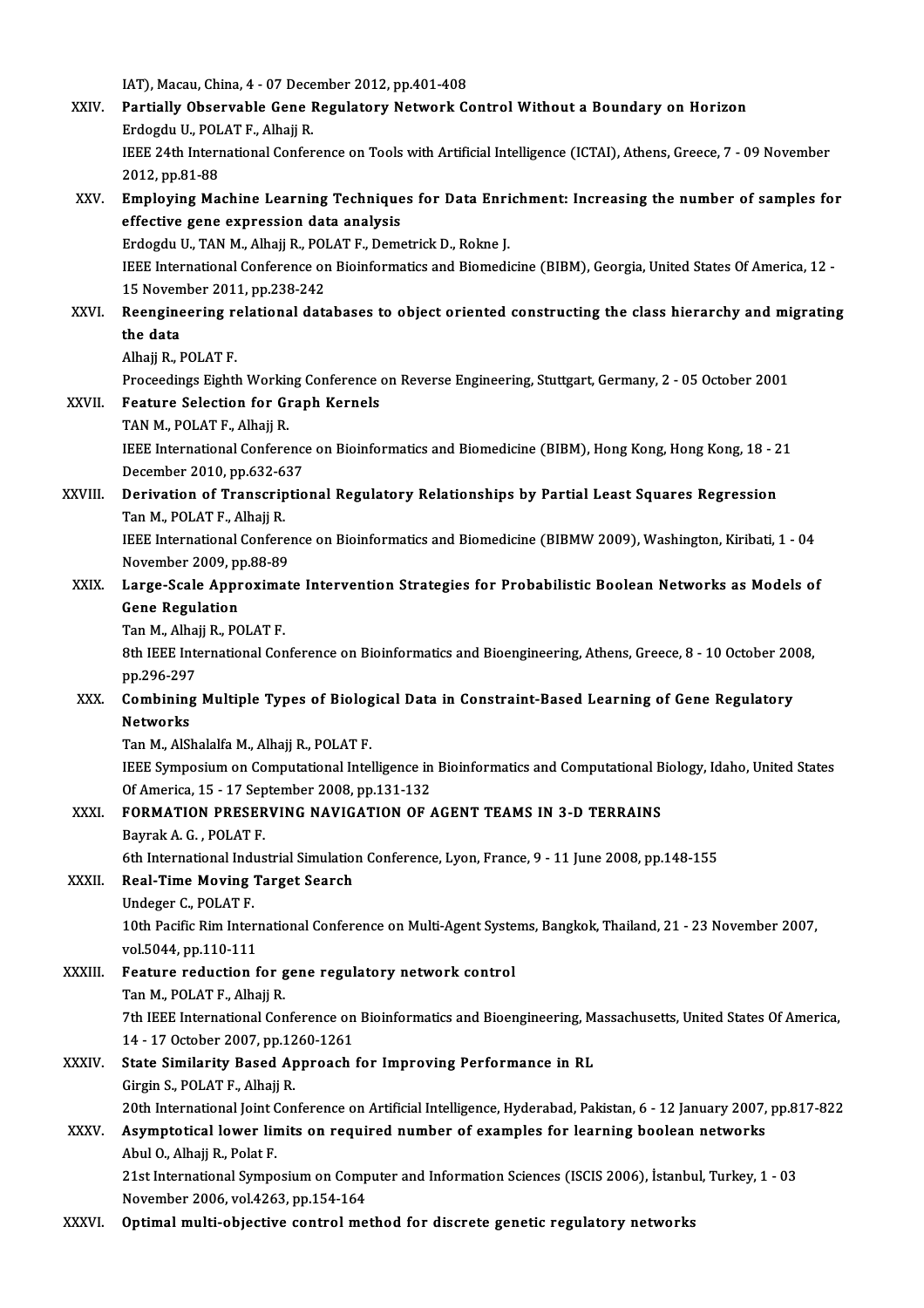Abul O., Alhajj R., POLAT F. Abul O., Alhajj R., POLAT F.<br>6th IEEE Syposium on BioInformatics and BioEngineering (BIBE 2006), Virginia, United States Of America, 16 - 18<br>Ostaber 2006, pp.281, 282 Abul O., Alhajj R., POLAT F.<br>6th IEEE Syposium on Bioli<br>October 2006, pp.281-282<br>Learning by Automatic ( 6th IEEE Syposium on BioInformatics and BioEngineering (BIBE 2006), Virginia, United States C<br>October 2006, pp.281-282<br>XXXVII. Learning by Automatic Option Discovery from Conditionally Terminating Sequences

# October 2006, pp.281-282<br>Learning by Automatic O<br>Girgin S., POLAT F., Alhajj R.<br>17th European Conference Learning by Automatic Option Discovery from Conditionally Terminating Sequences<br>Girgin S., POLAT F., Alhajj R.<br>17th European Conference on Artificial Intelligence, Riva del Garda, Italy, 28 August 2006, vol.141, pp.494-495

## Girgin S., POLAT F., Alhajj R.<br>17th European Conference on Artificial Intelligence, Riva del Garda, Italy, 28 August 2006, vol.141, pp.494<br>XXXVIII. Option discovery in reinforcement learning using frequent common subsequen 17th European Con<br>Option discovery<br>Girgin S., POLAT F.<br>International Conf Option discovery in reinforcement learning using frequent common subsequences of actions<br>Girgin S., POLAT F.<br>International Conference on Computational Intelligence for Modelling, Control and Automation/International<br>Confer

Girgin S., POLAT F.<br>International Conference on Computational Intelligence for Modelling, Control and Automation/Internatio<br>Conference on Intelligent Agents Web Technologies and International Commerce, Vienna, Austria, 28 International Conference on Conference on Intelligent Age<br>November 2005, pp.371-372<br>Markou Desision Prosesse Conference on Intelligent Agents Web Technologies and International Commerce, Vienna, Austria, 28 - 30<br>November 2005, pp.371-372<br>XXXIX. Markov Decision Processes Based Optimal Control Policies for Probabilistic Boolean

Abul O., Alhajj R., POLAT F. Markov Decision Processes Based Optimal Control Policies for Probabilistic Boolean Networks<br>Abul O., Alhajj R., POLAT F.<br>BIBE '04 Proceedings of the 4th IEEE Symposium on Bioinformatics and Bioengineering, 19 - 21 May 2004

XL. Efficient Automated Mining of Fuzzy Association Rules BIBE '04 Proceedings of the 4th IEEE !<br>Efficient Automated Mining of Fuz<br>KAYA M., Alhajj R., POLAT F., Arslan A.<br>12th International Conference, DEXA ?

Efficient Automated Mining of Fuzzy Association Rules<br>KAYA M., Alhajj R., POLAT F., Arslan A.<br>13th International Conference, DEXA 2002 Aix-en-Provence, France, September 2–6, 2002 Proceedings, 2 - 06<br>September 2002 KAYA M., Alhajj R.<br>13th Internationa<br>September 2002<br>Peal Time Edge 13th International Conference, DEXA 2002 Aix-en-Provence, France, Septer<br>September 2002<br>XLI. Real Time Edge Follow A New Paradigm to Real Time Path Search<br>Underge C. POLATE, Inckler 7 September 2002<br>Real Time Edge Follow A New Paradigm to Real Time Path Search

### International Conference on Intelligent Games and Simulation (GAME-ON 2001), 30 November - 01 December 2001 Undeger C., POLAT F., Ipekkan Z. International Conference on Intelligent Games and Simulation (GAME-ON 2001)<br>2001<br>XLII. Alternative Plan Generation methods for Multiple Query Optimization<br>Monekse C. Belat E. Cosar A

# 2001<br>Alternative Plan Generatio<br>Menekse G., Polat F., Cosar A.<br>12th International Sumnesius

Alternative Plan Generation methods for Multiple Query Optimization<br>Menekse G., Polat F., Cosar A.<br>13th International Symposium on Computer and Information Sciences (ISCIS 98), BELEK ANTALYA, Turkey, 26 -<br>28 October 1998, Menekse G., Polat F., Cosar A.<br>13th International Symposium on Cor<br>28 October 1998, vol.53, pp.246-253 28 October 1998, vol.53, pp.246-253<br>Expert Reports

Xpert Reports<br>I. Lome io Online Participatory Network Mapping Platform<br>ROLATE Lome io<br>POLAT F.<br>2015 Lome<br>POLA<sup>r</sup><br>2015

# Activities in Scientific Journals

Network Modeling Analysis in Health Informatics and Bioinformatics, Committee Member, 2016 - Continues

### **Scientific Refereeing**

KNOWLEDGE-BASED SYSTEMS, SCI Journal, November 2020 Berentinne Kerer Benng<br>KNOWLEDGE-BASED SYSTEMS, SCI Journal, November 2020<br>H2020 Project, FET, H2020 Future & Emerging Technologies Project, Agencia Estatal de Investigación (AEI) , Spain, KNOWLEDGE-BA<br>H2020 Project, FI<br>September 2020<br>EP7 Project, EP7 1 H2020 Project, FET, H2020 Future & Emerging Technologies Project, Agencia Estatal de Investigació<br>September 2020<br>FP7 Project, FP7 Project, Federal Office for Agriculture and Food (BLE), Germany, September 2020<br>H2020 Projec September 2020<br>FP7 Project, FP7 Project, Federal Office for Agriculture and Food (BLE), Germany, September 2020<br>H2020 Project, ERC H2020 European Research Council Project, URAL TELEKOMÜNİKASYON SANAYİ TİCARET LİMİTED<br>SİRKE FP7 Project, FP7 Project, Fede<br>H2020 Project, ERC H2020 Eu<br>ŞİRKET, Turkey, August 2020<br>TURITAK Project, 1500 - TÜRİ H2020 Project, ERC H2020 European Research Council Project, URAL TELEKOMÜNİKASYON SANAYİ TİCARET LİMİTED<br>ŞİRKET, Turkey, August 2020<br>TUBITAK Project, 1509 - TÜBİTAK International Industry R&D Projects Support Program, TÜRK ŞİRKET, Turkey, August 2020<br>TUBITAK Project, 1509 - TÜBİTAK International Industry R&D Projects Support Program, TÜRKİYE VAGON SANAYİ A.Ş.<br>(SAKARYA), Turkey, June 2020 TUBITAK Project, 1501 - Industry R & D Projects Support Program, PANATES BİLGİ TEKNOLOJİLERİ A.Ş. (İZMİR),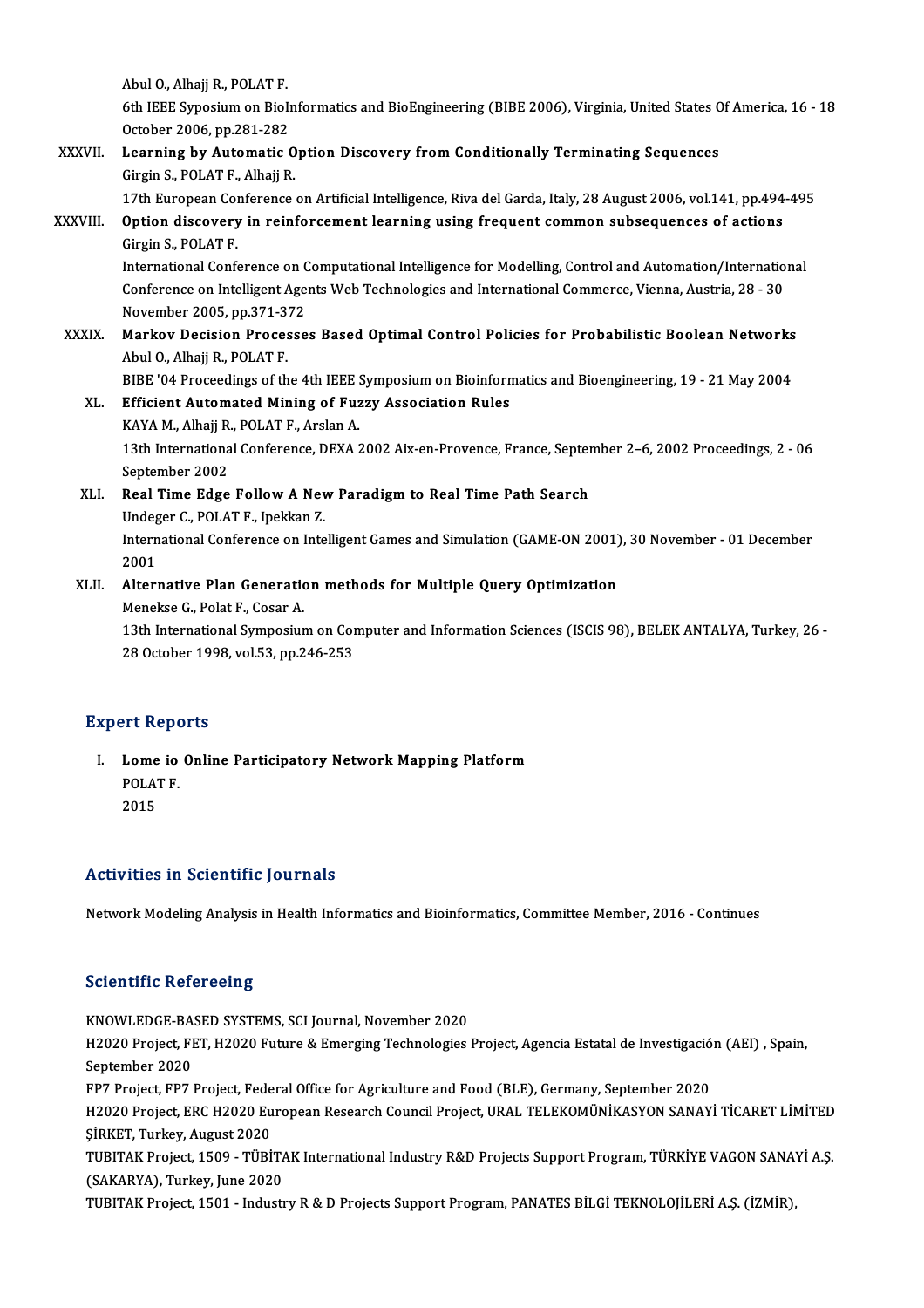Turkey, May 2020<br>Turkey, May 2020

| Turkey, May 2020                                                                                                                                                  |
|-------------------------------------------------------------------------------------------------------------------------------------------------------------------|
| TUBITAK Project, 1001 - Program for Supporting Scientific and Technological Research Projects, TUBITAK, Turkey, May                                               |
| 2020                                                                                                                                                              |
| FP7 Project, FP7 Project, Federal Office for Agriculture and Food (BLE), Germany, May 2020                                                                        |
| TUBITAK Project, 1501 - Industry R & D Projects Support Program, ORGANON ANALITIK VE DANIȘMANLIK                                                                  |
| PAZARLAMA HİZMETLERİ A.Ş. (İSTANBUL), Turkey, April 2020                                                                                                          |
| H2020 Project, FET, H2020 Future & Emerging Technologies Project, Agencia Estatal de Investigación (AEI), Spain, April                                            |
| 2020                                                                                                                                                              |
| TUBITAK Project, 1507 - TÜBİTAK SME R&D Start Support Program, ROTORBİT MÜHENDİSLİK YAZILIM DANIŞMANLIK                                                           |
| SANAYİ VE TİCARET LİMİTED ŞİRKETİ (İSTANBUL), Turkey, April 2020                                                                                                  |
| TUBITAK Project, 1507 - TÜBİTAK SME R&D Start Support Program, LUCKYEYE BİLGİSAYAR TANITIM HİZMETLERİ<br>YAYINCILIK VE TİCARET AŞ. (İSTANBUL), Turkey, April 2020 |
| TUBITAK Project, 1501 - Industry R & D Projects Support Program, SKYSENS TEKNOLOJİ ANONİM ŞİRKETİ (İSTANBUL),                                                     |
| Turkey, February 2020                                                                                                                                             |
| TUBITAK Project, 1501 - Industry R & D Projects Support Program, ASİS ELEKTRONİK VE BİLİŞİM SİSTEMLERİ A.Ş.                                                       |
| (ISTANBUL), Turkey, February 2020                                                                                                                                 |
| TUBITAK Project, 1509 - TÜBİTAK International Industry R&D Projects Support Program, T.T.G. ULUSLARARASI                                                          |
| TELEKOMÜNİKASYON İLETİŞİM HİZ.VE ELEK.TİC. LTD. ŞTİ. (İSTANBUL), Turkey, February 2020                                                                            |
| COMPUTER ANIMATION AND VIRTUAL WORLDS, Journal Indexed in SSCI, January 2020                                                                                      |
| TUBITAK Project, 1002 - Quick Support Program, Erciyes University, Turkey, January 2020                                                                           |
| TUBITAK Project, 1001 - Program for Supporting Scientific and Technological Research Projects, TUBITAK-SOBAG,                                                     |
| Turkey, January 2020                                                                                                                                              |
| TUBITAK Project, 1001 - Program for Supporting Scientific and Technological Research Projects, TUBITAK-SOBAG,                                                     |
| Turkey, January 2020                                                                                                                                              |
| TUBITAK Project, 1011 - International Scientific Research Projects Participation Program (UBAP), Şirket, Turkey,                                                  |
| December 2019                                                                                                                                                     |
| Project Supported by Public Organizations in Other Countries, Natural Sciences and Engineering Research Council of                                                |
| Canada, Canada, December 2019                                                                                                                                     |
| TUBITAK Project, 3501 - National Young Researcher Career Development Program, Ondokuz Mayis University, Turkey,                                                   |
| November 2019                                                                                                                                                     |
| TUBITAK Project, 1002 - Quick Support Program, Suleyman Demirel University, Turkey, October 2019                                                                  |
| TUBITAK Project, 1505 - University-Industry Cooperation Support Program, Isparta University Of Applied Sciences,                                                  |
| Turkey, September 2019                                                                                                                                            |
| TUBITAK Project, 1002 - Quick Support Program, Karadeniz Technical University, Turkey, July 2019                                                                  |
| Social Network Analysis and Mining, Journal Indexed in ESCI, June 2019                                                                                            |
| TUBITAK Project, 1507 - TÜBİTAK SME R&D Start Support Program, TÜRKTRUST BİLGİ İLETİŞİM VE BİLİŞİM GÜVENLİĞİ                                                      |
| HİZ. A.Ş. (ANKARA), Turkey, June 2019                                                                                                                             |
| Adaptive Behavior, Journal Indexed in SCI-E, May 2019                                                                                                             |
| TUBITAK Project, 1507 - TÜBİTAK SME R&D Start Support Program, KASSA MOBİL BİLGİ TEKNOLOJİLERİ ANONİM                                                             |
| ŞİRKETİ (İSTANBUL), Turkey, May 2019                                                                                                                              |
| TUBITAK Project, 1501 - Industry R & D Projects Support Program, AZİMECH BİLİŞİM VE YAZILIM HİZMETLERİ SANAYİ                                                     |
| VE TİCARET ANONİM ŞİRKETİ (BURSA), Turkey, April 2019                                                                                                             |
| 2019 IEEE/RSJ International Conference on Intelligent Robots and Systems (IROS), Conference Paper (Full Text), March                                              |
| 2019                                                                                                                                                              |
| TUBITAK Project, 1501 - Industry R & D Projects Support Program, SİMTERNET YAZILIM ANONİM ŞİRKETİ (İSTANBUL),                                                     |
| Turkey, March 2019                                                                                                                                                |
| Influence and Behavior Analysis in Social Networks and Social Media, Chapter Textbook Published by Renowned<br>Publishing Houses, February 2019                   |
| TUBITAK Project, 1507 - TÜBİTAK SME R&D Start Support Program, SMART ADVICE FİNANSAL TEKNOLOJİLER A.Ş                                                             |
| (ISTANBUL), Turkey, February 2019                                                                                                                                 |
| TUBITAK Project, 1501 - Industry R & D Projects Support Program, TNA YENİLENEBİLİR ENERJİ VE END. YAT. MÜH.                                                       |
|                                                                                                                                                                   |